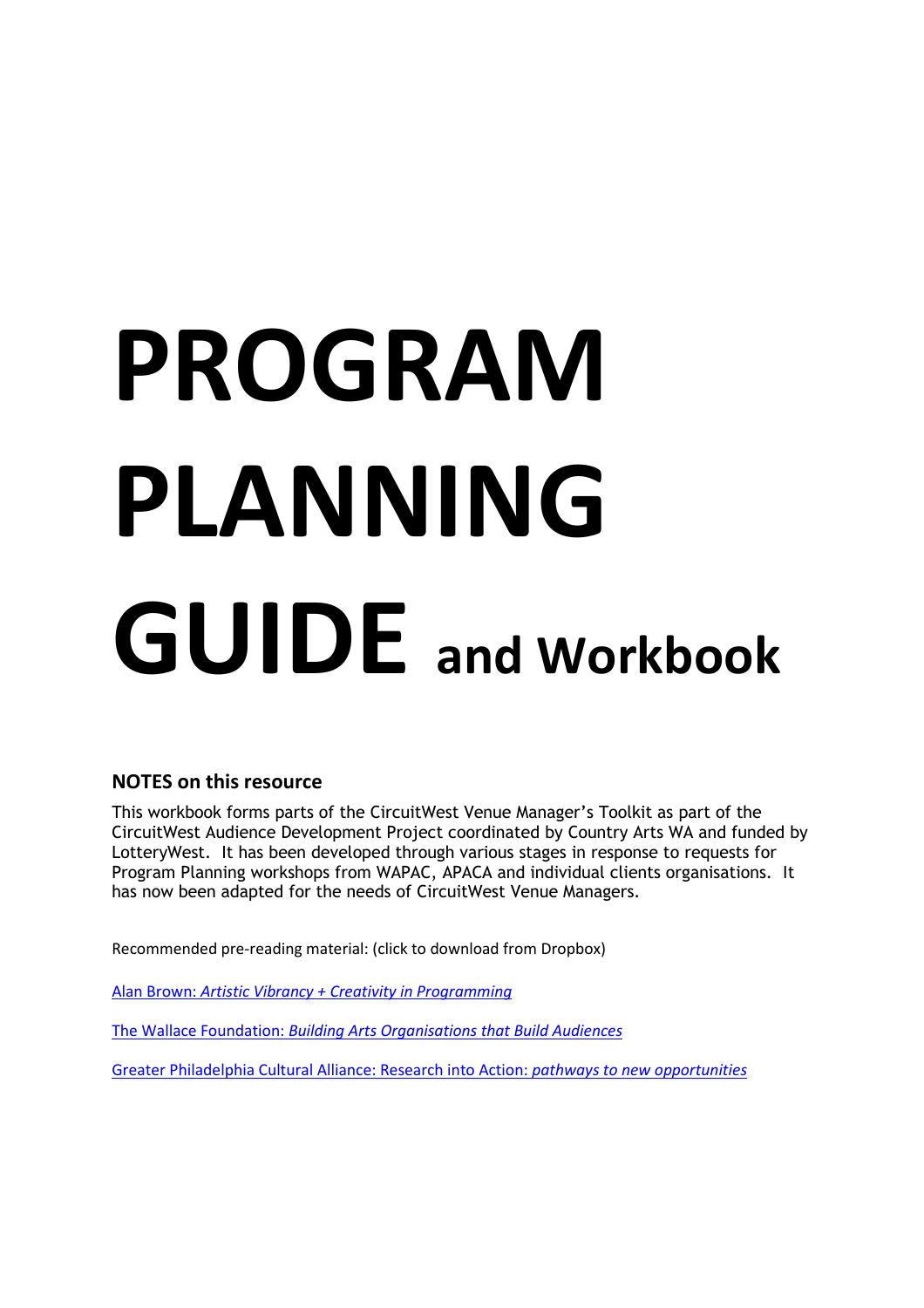# TABLE OF CONTENTS

| <b>INTRODUCTION: GETTING THE MOST OUT OF THIS GUIDE</b>                                       | 3  |
|-----------------------------------------------------------------------------------------------|----|
| 1. WHO ARE WE PROGRAMMING FOR?                                                                | 6  |
| 2. DO WE HAVE AN ARTISTIC VISION?                                                             | 8  |
| 3. SO, WHAT DO WE WANT TO PROGRAM?                                                            | 10 |
| 4. WHO WILL THIS PROGRAM ATTRACT?                                                             | 11 |
| 5. WHO DO WE WANT TO ENGAGE?                                                                  | 12 |
| <b>6. WHAT EVENTS WILL ENGAGE THEM?</b>                                                       | 16 |
| 7. DO WE HAVE AN ARTISTIC VISION? IF SO, ARE OUR PLANNED EVENTS<br><b>CONSISTENT WITH IT?</b> | 20 |
| 8. WILL OUR PROGRAM HELP BALANCE OUR BUDGET?                                                  | 20 |
| 9. WRITING UP THE PROGRAM PLAN: LET'S START WRITING NOW                                       | 23 |
| THE XYZ ARTS CENTRE PROGRAM PLAN TEMPLATE                                                     | 25 |
| <b>OTHER USEFUL INFORMATION</b>                                                               | 27 |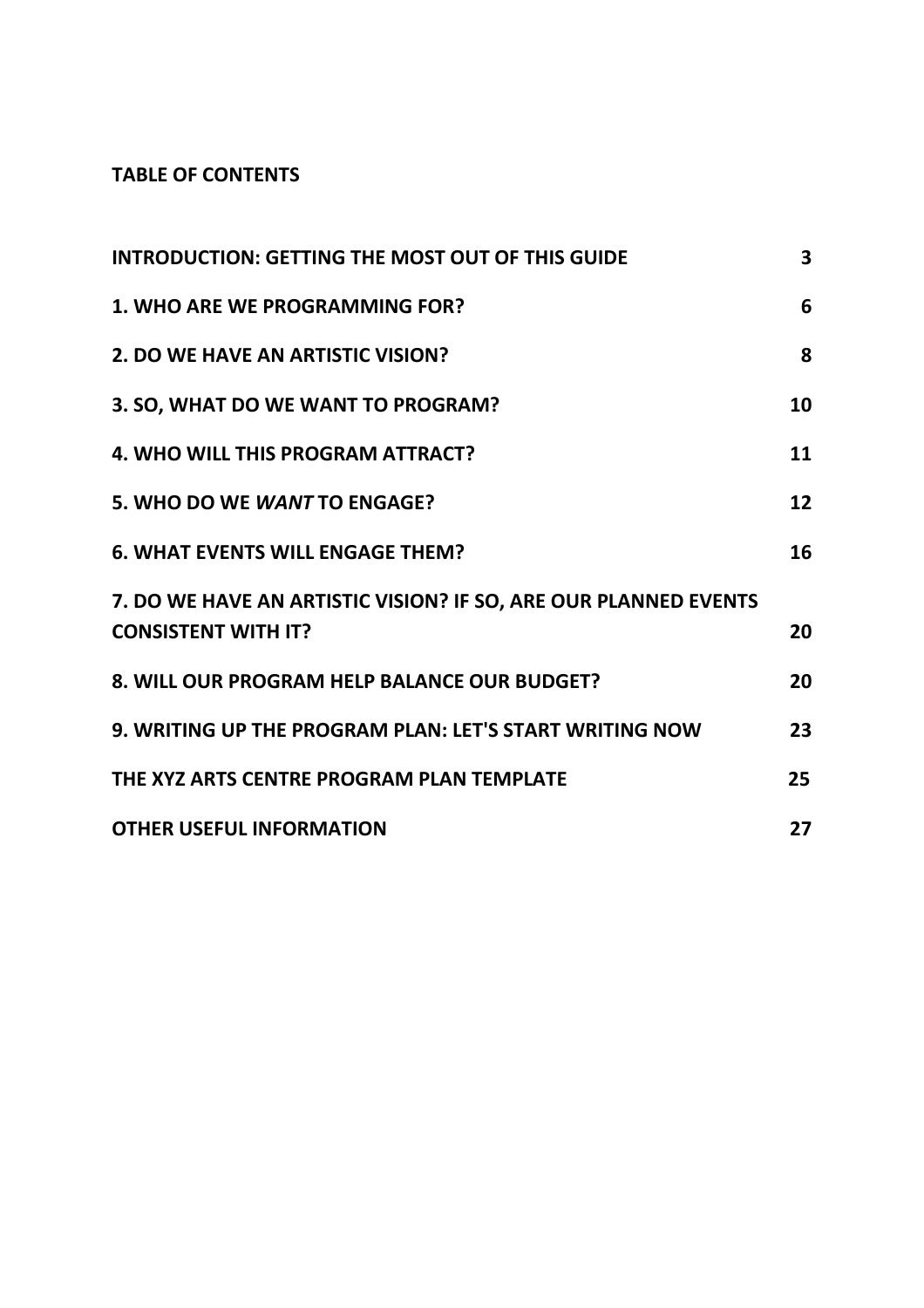# INTRODUCTION: getting the most out of this Guide

## What is 'programming'?

You might be wondering what we mean by 'programming' in this context. For managers of local community based arts centres or local government managed arts programs, 'programming' refers to the decisions you make about what events you will offer your community.

Some venue managers have a background in the arts sector, and are familiar with the types of events that are available on the various state and national touring circuits. Some have developed relationships which particular producing organisations (i.e. arts organisations that produce work and offer it through touring programs) that come each year or every couple of years to their community.

Other venue managers have come to the role from outside the arts sector and have to develop their knowledge of the types of arts events that are available and where to find them.

This guide aims to help venue managers both with and without arts backgrounds to work through the process of developing a Program Plan for their venues.

#### But do we really have a choice?

Some venue managers in remote Australia feel like they don't really have a choice when it comes to what they present in their annual program. They are offered an event 'because it's coming past the door', touring to towns on either side of them in a touring circuit, and their only decision is to have it, or not. Is there any point for venues in this situation having Program Plans? Certainly. Thinking about what is appropriate and what would be best for their local community, and then discussing that with venues around them, could create small 'tailored' tours for small groups of regional or remote venues. This has already happened in Western Australia and Victoria. Taking the initiative with a group of colleagues, and approaching producers who have shows you'd like to see in your area, could be one of the best ways to approach Program Planning for your community.

#### So what's a Program Plan, and why do I need one?

The best programming decisions are made within a framework that sets out the aims of the program over a multi year period (usually 3 to 5 years), outlining the types of events that will be programmed, and the different community segments for which those events are chosen. This framework is known as a Program Plan.

A Program Plan helps you grow your audience, because the process of developing the Plan encourages you to program events for the types of audiences you want to attract. If you have a significant segment of fairly conservative, older residents from Anglo-European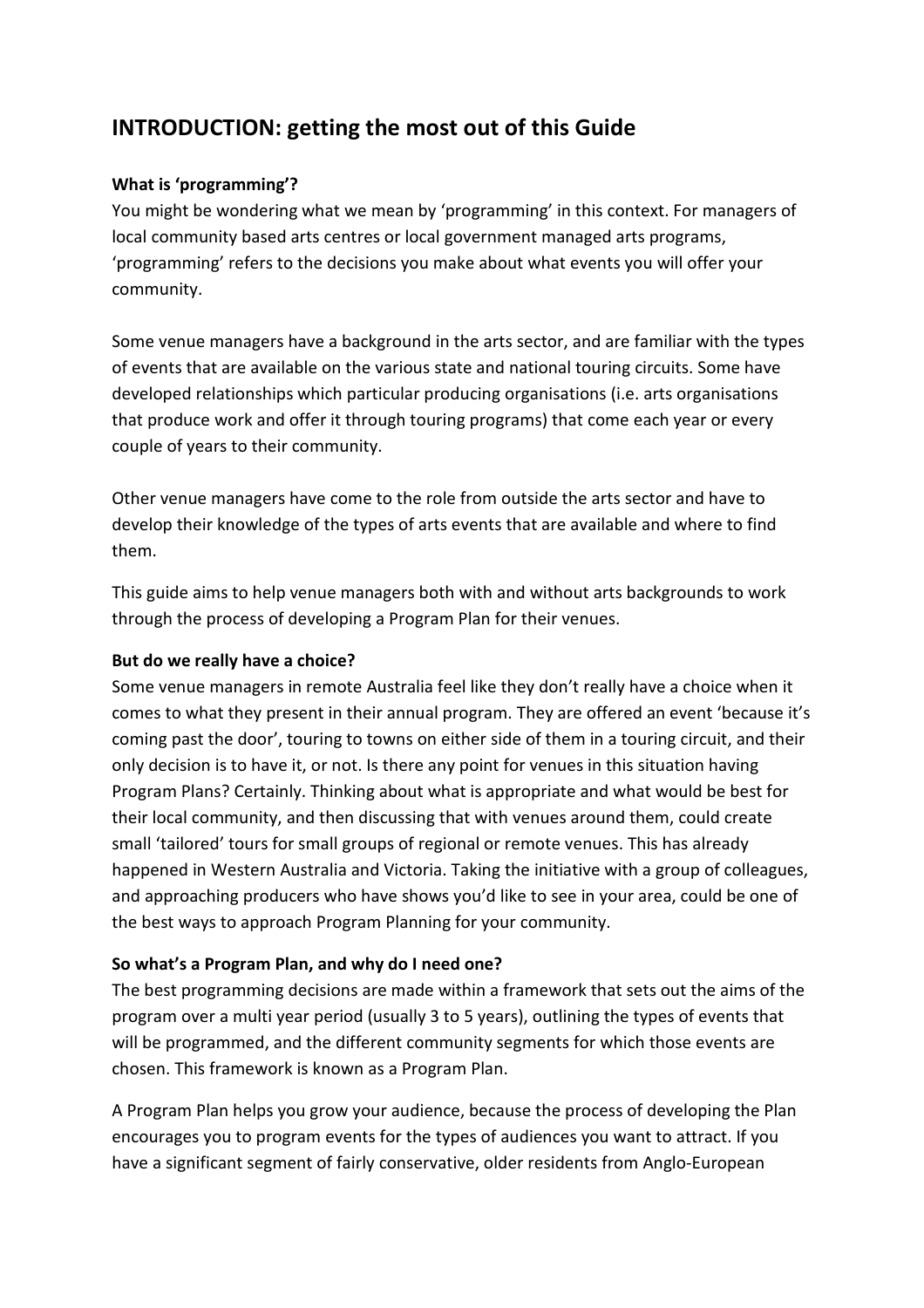backgrounds, you will need to program events they will enjoy and find stimulating, at times that are convenient for them. This may be a matinee series of music programs: 'Morning Melodies' series are common in arts centres around Australia. If you have a significant population of recent arrivals from other cultures, and you want them to attend your events, you will need to program events from their cultures. If you want to engage your local indigenous population, you will need to program indigenous events.

Some arts centre managers are devising ways of involving local community groups in the program planning process, to ensure events are chosen that will appeal to them.

It is also important to ensure that your program plan supports and aligns with your LotteryWest grant application, and any other grant applications you intend to submit. Having a Program Plan is an excellent way to show grant makers how your program selections tie in with the rest of your strategic planning.

#### What's an Artistic Plan or Policy?

Some arts centres have *artistic policies or plans*, which outline the types of arts events they will program based on arts-driven imperatives, and some have 'Artistic Directors' on staff. When this is the case, Program Planning usually starts with the Artistic Plan. 'What are our artistic aims?' is the first question asked in program planning discussions.

If you don't have an artistic policy or plan, your first question might be 'Who are we programming for?' as suggested in this Guide.

#### Integrating Program and Marketing Plans

Whether your centre has an artistic imperative behind its programming or not, you will benefit from developing a Program Plan to guide your programming choices and to link in with your Marketing Plan. Developing a Program Plan that includes audience development aims, and then a Marketing Plan which focuses on Audience Development, can be one of the most powerful ways to grow your audience:

"Good marketing is absolutely strategic for the arts, and we can always do a better job of marketing and communications. But audience development is not a marketing problem. Drawing new people in to the arts and replenishing the constituencies for the artforms is, first and foremost, a programming challenge." – Alan Brown, US arts market researcher

#### Helping producers and touring coordinators to help you

Developing a Program Plan and making a summary of it available on your website also helps producing companies and touring coordinators assess whether you will be interested in what they are touring. If there is no public indication of what types of events you are going to program, you will probably be contacted with all sorts of offers, which is a waste of time for both you and them.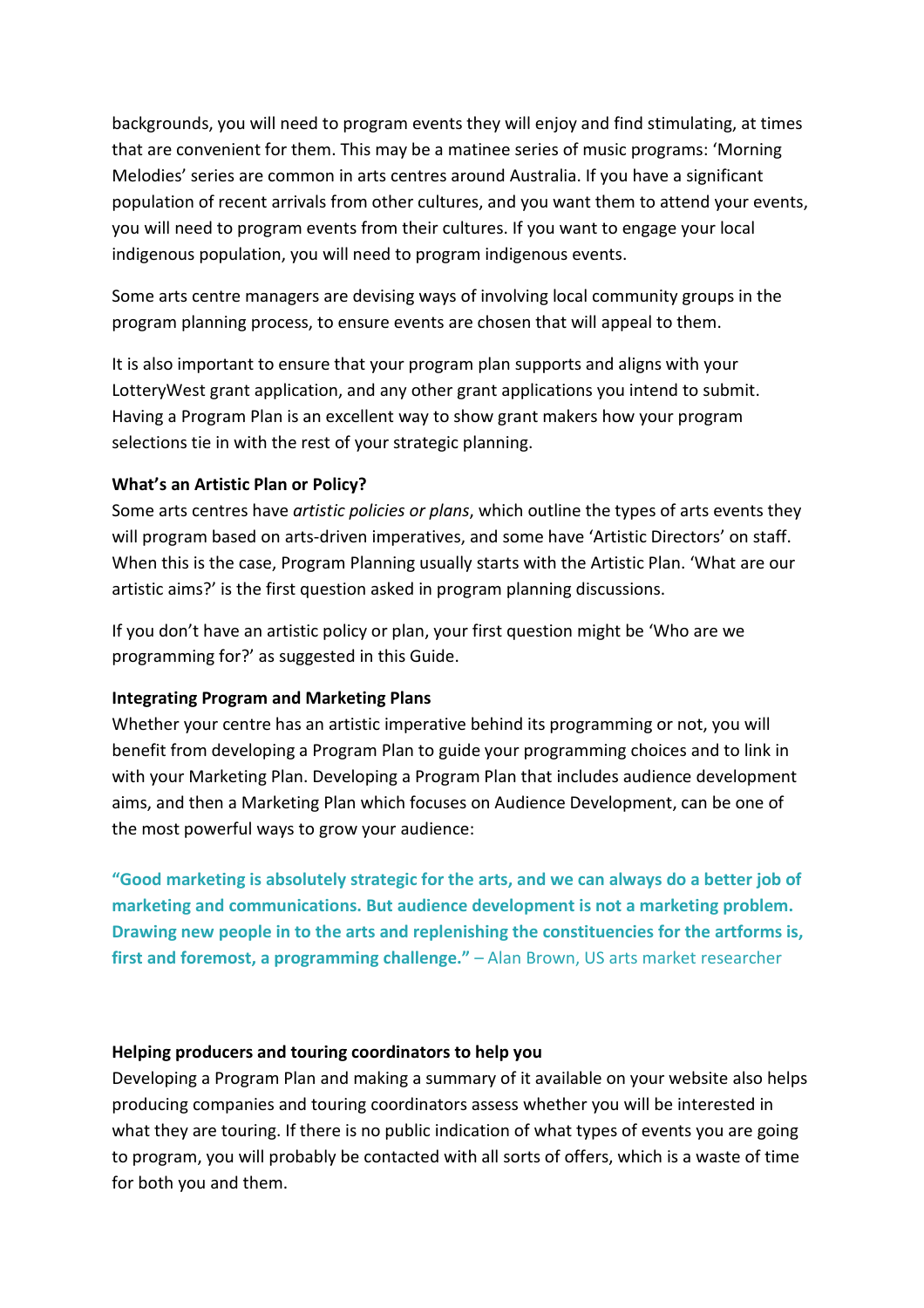#### Using this Guide

Like Marketing Planning, Program Planning works best as a 'team sport'. If you have a small team of staff, involve them all.

If you're a sole operator managing a venue or arts program on your own, consider involving one or two other sympathetic Council staff and some community representatives.

If you have a larger staff, limit involvement to those senior staff whose roles focus on programming, marketing and box office, and venue hire. Try not to have a group larger than 8 or 10 people, or the process can become slower and more difficult to manage.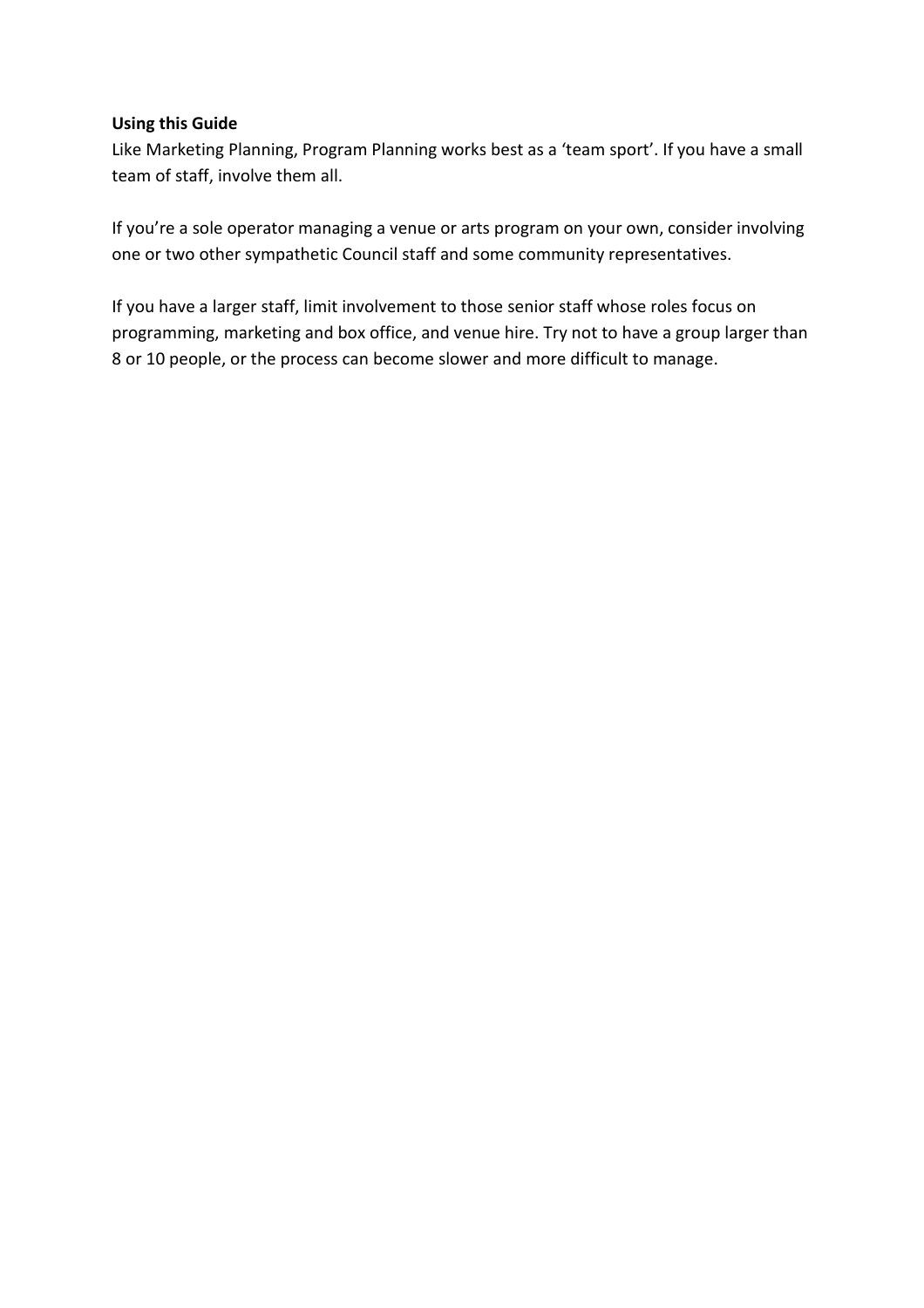# Step 1. Who are we programming for?

#### You're probably programming for 'everyone'

If you're managing a local government owned arts centre or local government arts program in local venues, your community of interest is probably largely determined by the local government boundaries. Most local governments are keen to ensure their ratepayers are the principal beneficiaries of the services they provide. This means that your primary focus when you're making decisions on what to program will be your local community. Keep in mind, though, that not everyone will want to come to your events. Some people just don't think of themselves as the type of person who attends arts events. Don't waste your time trying to convert people who are really uninterested; focus on those who are open to the idea of attending.

#### Program what's not already available

Before you consider what you should program, take account of what is already available in the local area. Does one of the local pubs already offer rock bands? You should probably leave that to them, then, and look for events that aren't already locally available.

#### Using past attendance to guide future programming

Unless you're starting from scratch with a new centre or a new program, you will have historical records to use to build a picture of what events attract what types of audiences. You may already have established program streams for older people and families, and want to supplement them with streams for younger people and the indigenous community.

If you have a segment within your audience that has attended regularly over a number of years, they are probably a bit more adventurous in their tastes than people who come rarely or haven't been before. You'll need to program a bit more adventurously to keep them interested. You could also consider working with them to discover the types of events they're interested in, involving them in the selection process.

People who have attended music in the past will probably attend music in future, and so on within each art form or genre.

#### Responding to local interest

You might have a flourishing local arts scene, with artists who could be involved in your programs. What are they interested in, how could they be involved?

Are there local dance schools? Try to find dance events that come with workshops for dance students, and invite the local dance teachers to bring their students. Offer them special deals for tickets for the performances. Are there local children's choirs, or school choirs? Opera Australia has toured a production of The Magic Flute that involved local children as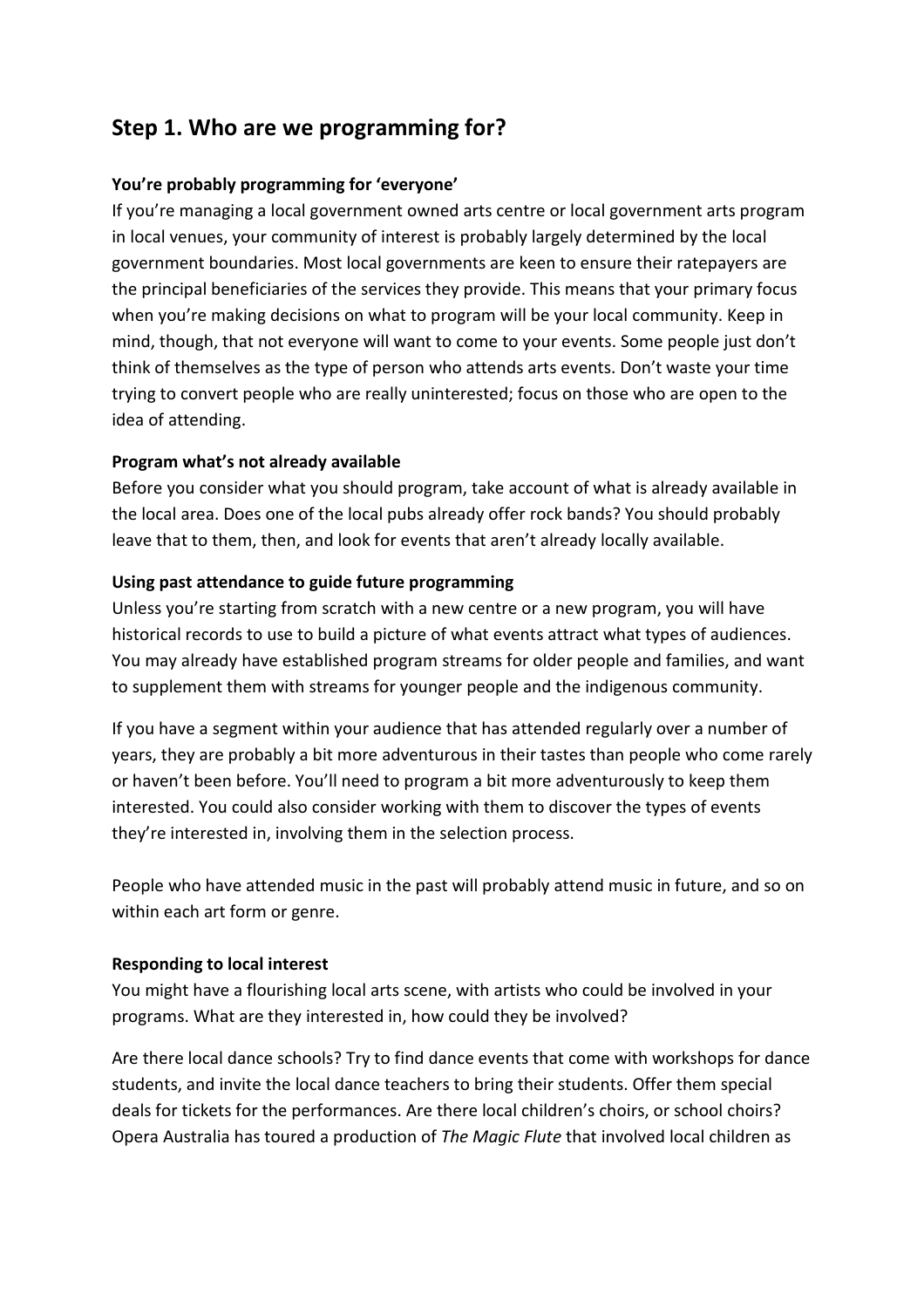performers. This type of involvement also usually guarantees parents, grandparents, siblings and friends will want to attend.

Get to know your local community and look for programming ideas that respond to local interests.

# Step 2. Do we have an artistic vision?

## Artistic Vision, Goals, Policy or Plan

As an arts venue, whether you are led by an artistic vision or goals or not can be up to your Board, your Council if you're local government managed, your community, and sometimes your own personal preference (depending upon the degree of interest expressed by the other stakeholders).

You may have an already articulated Artistic Vision or Artistic Policy, or you may employ someone in an Artistic Director position. (Sometimes the Director or Manager of a venue is acting as the Artistic Director without this being acknowledged in the position description.)

If you have none of these things in place, but have a core of frequent, loyal audience members who are culturally literate and really engaged in your program choices, you will probably have artistic goals, explicit or inherent, embedded in your historical programming decisions. You might want to think about the benefits of creating a written Artistic Policy if you don't have one; this process will help you think through the fundamentals of Programming in a new light. By considering what you want to achieve artistically, whether that's focusing on particular artforms or genres, exploring traditional and/or contemporary practices, perhaps taking existing community interests and developing them further, you will be laying a stronger foundation for your Program Plan.

## Taking your board and your community with you

You may feel driven to see your community tread a more adventurous artistic path: you/your Board/Council may take pride in hosting higher profile artists or events; your frequent audience members may need something more interesting to maintain their interest and deepen their engagement; it may just be your personal mission. Whatever the impetus, be careful to plan your program to take your audience, your community and your Board and/or your Council with you on that journey.

## Pathways to more challenging content

Planning pathways in to more unfamiliar, difficult, challenging, edgy or risky works is a good way to help your audience understand them and feel more comfortable widening the range of their artistic experience. This recommendation comes from personal experience working in and with many arts organisations, and from the landmark WolfBrown study, Assessing the Intrinsic Impacts of a Live Performance conducted by Alan Brown and Jennifer Novak, who write: "Overall, the data suggest that audiences with higher levels of context, can benefit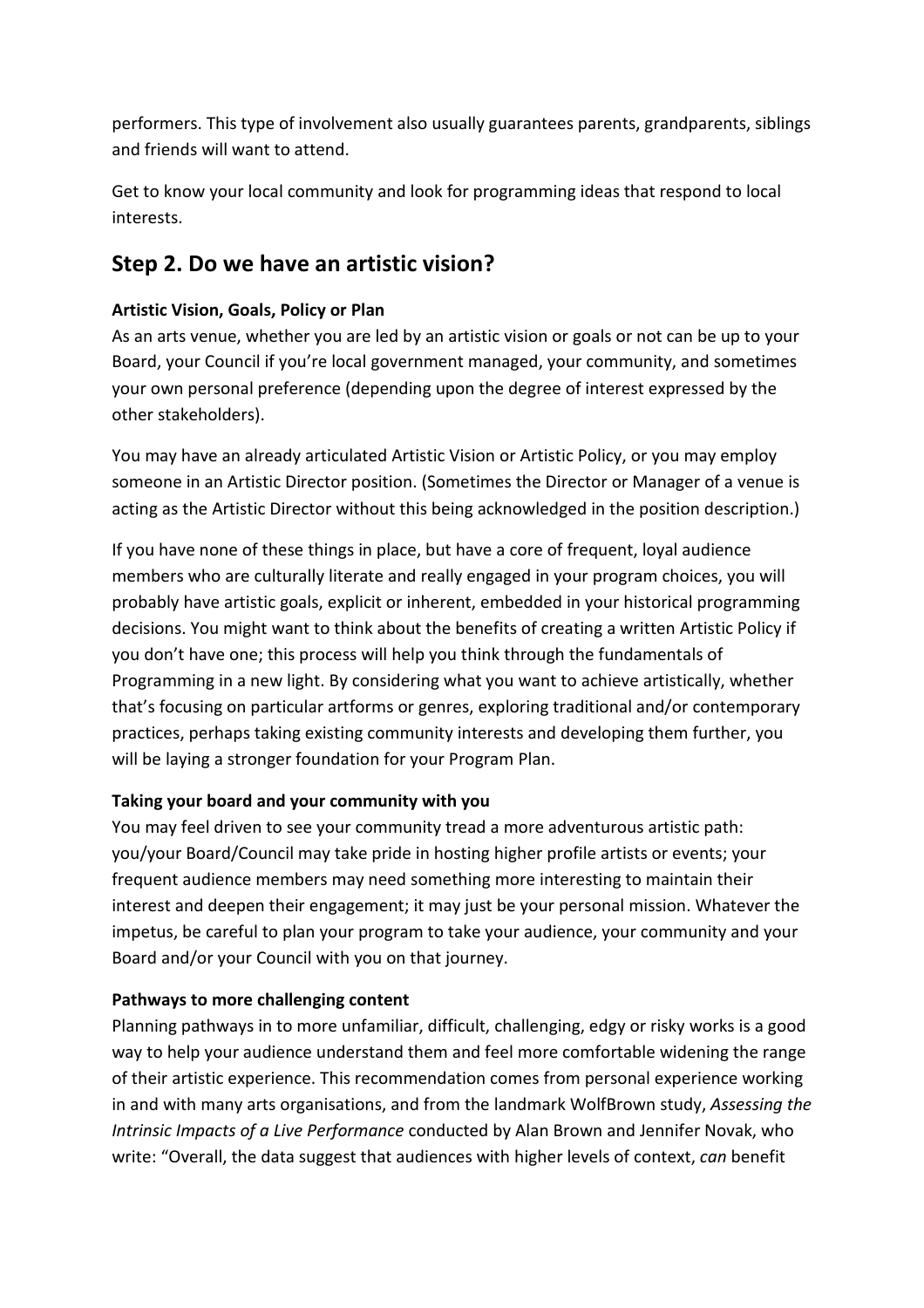more from certain performances, at least in certain circumstances. We like to think of context as grease on the wheels of impact."<sup>1</sup>

One example of planning pathways in to more challenging content could be:

Working with a producer or a tour coordinator on a three-year series of annual visits to your centre, making YouTube interviews and excerpts of the work available in advance, offering introductory talks before each show, workshops for schools, Q&A sessions after the shows, and programming slightly more challenging shows each year. These could be theatre, dance or music events. Involving the artists in the community as much as possible, and providing opportunities for audience members to hear them speak about their work and ask questions, helps your audience develop a relationship with them and increase their understanding of the work.

## Consider community interest

l

Your artistic goals will be unique to your situation, and should ideally reflect your community. Is there a particular interest in dance in your region? Or comedy, or jazz? Take this as a cue for developing one or more of your programming goals, relating to those artforms or genres, or taking a more exploratory approach within a particular genre.

NOTE: you may decide that before moving on to the next steps in developing a Program Plan, you first need to develop an Artistic Policy or Vision statement. If so, here is a guide. If not, feel free to skip to Section 3.

# Developing an Artistic Vision or Policy statement

Questions you might ask yourself in developing an Artistic Vision statement or Policy:

- What are our artistic aspirations and challenges?
- How well are they articulated and communicated?
- How do we report achievements against our artistic policy/statement?
- Do board, management and staff members have a shared understanding of our artistic ambitions?

See more at: http://www.artscouncil.org.uk/selfevaluation/framework/artistic-aspirationsand-programme/artistic-policystatement/#sthash.IanLpEyg.dpuf

You may wish to engage an experienced Artistic Director to help you work through the development of your Artistic Vision, or you may have a staff member with the ability to function in this role during the process. Whoever they are, they should have a good working knowledge of the artforms or genres you want to program, what is currently available in those artforms or genres that might be suitable for your program, and an understanding of

<sup>&</sup>lt;sup>1</sup> http://wolfbrown.com/mups\_downloads/Impact\_Study\_Final\_Version\_Summary\_Only.pdf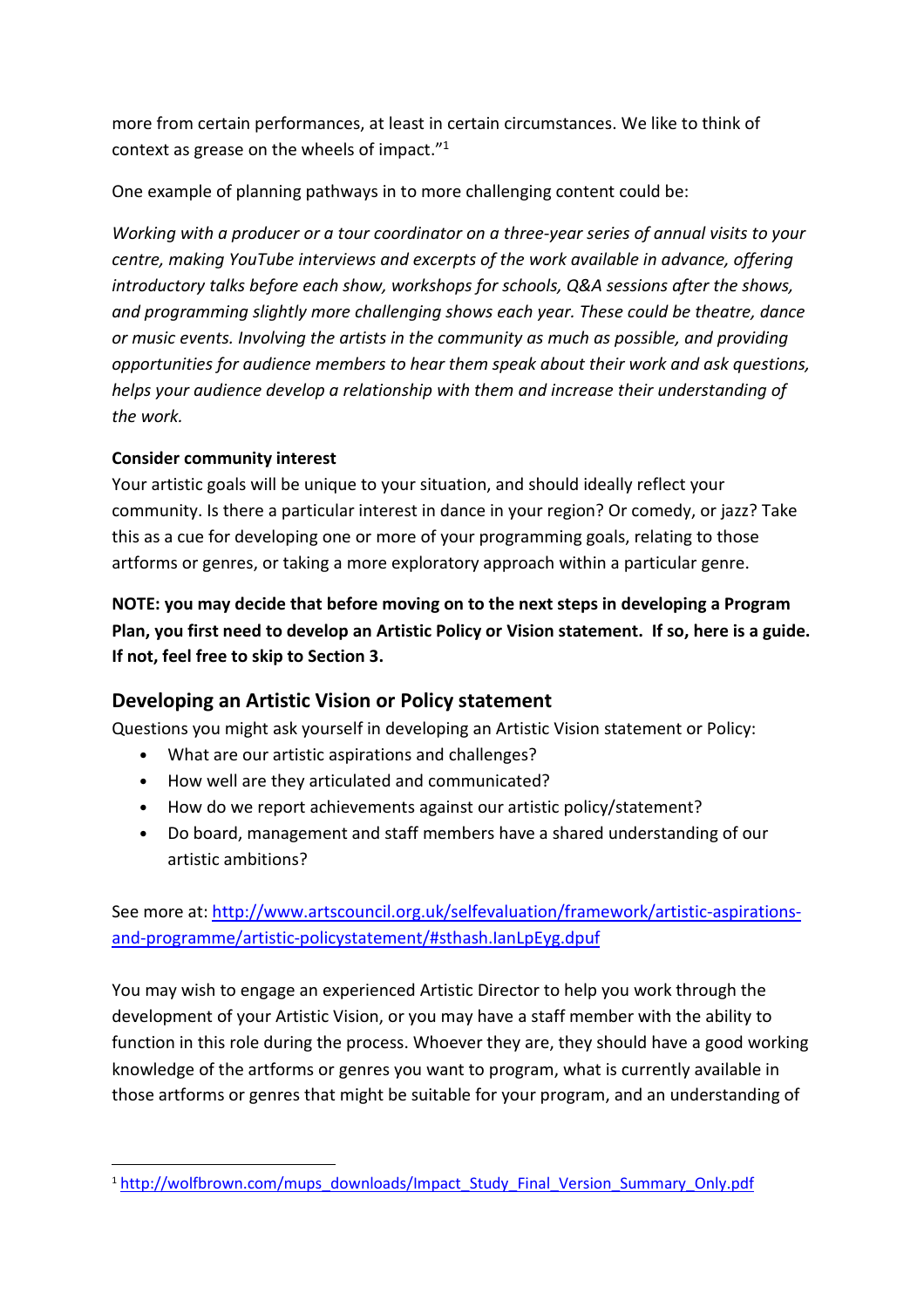how programming and marketing need to work together to achieve audience growth and development.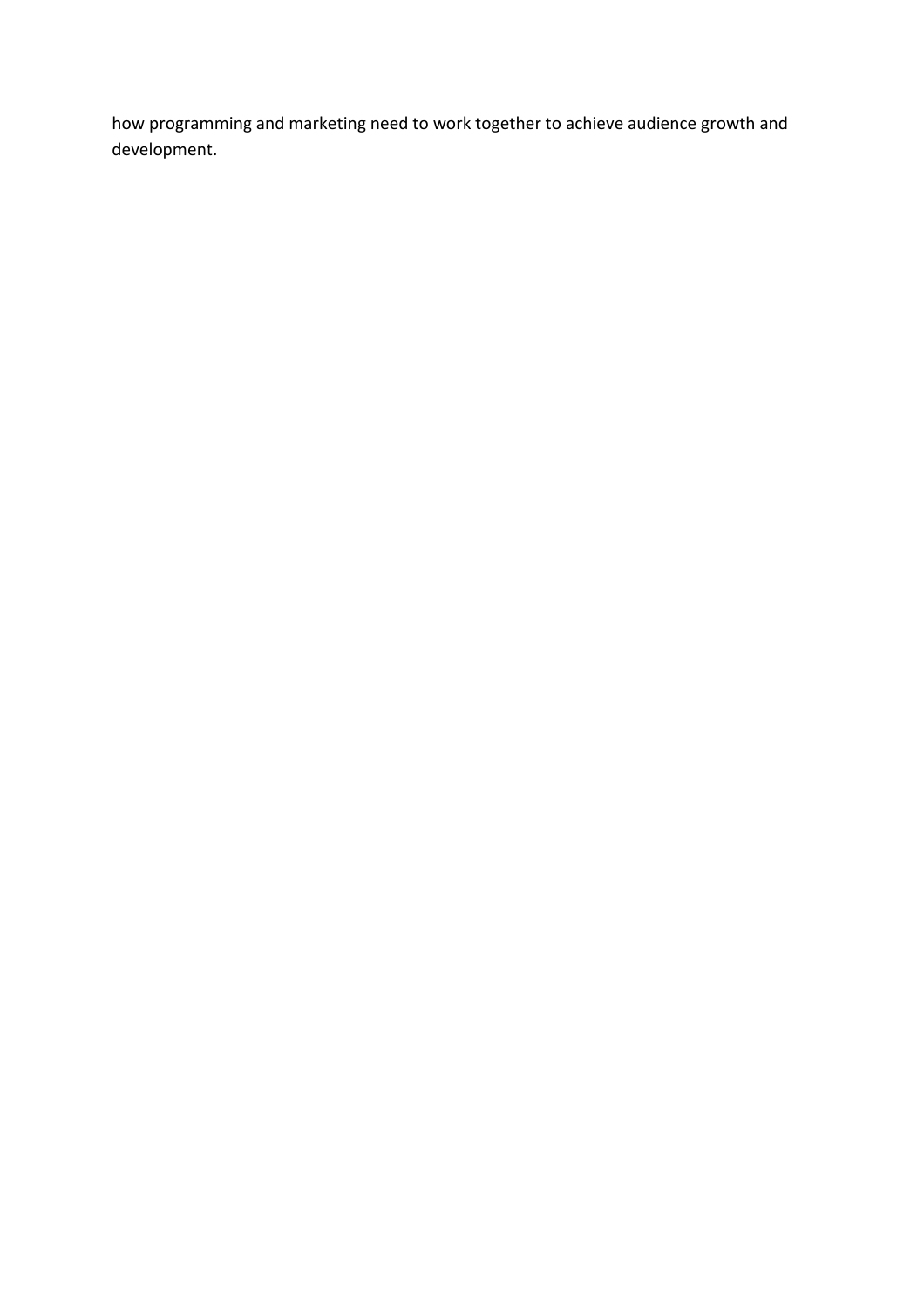# Step 3. So, what do we want to program?

By working through each of these questions, and considering how your answers might affect your programming choices, you'll be systematically building the picture of what you want to program. Make a note of your answers as you work through, so that you'll have notes to refer to later, when you come to writing up your Program Plan.

# Are we exploring any artistic themes?

If we have an artistic policy, does it focus on particular artforms or genres? Are we specialising in particular types of art, or particular themes? Themes could relate to situations relevant to the local/regional community, or not. We could become known for particular types or events, genres or artforms, which might help define our brand and build an audience. What would be relevant to our situation, our community, our existing and potential audience?

# If we have one, is our artistic vision/policy aimed at a particular audience?

Does our artistic vision have a particular audience in mind? Does it assume a context, background information, or familiarity by our audience? If we program work that assumes audiences have previous experiences in that artform, we'll need to offer opportunities for our audience to learn some of the background before they experience the work, like links to excerpts on YouTube, or interviews with the director or performers. Do our artistic policy and programming choices encourage or alienate particular potential audiences? If you are programming challenging work for an interested subgroup within your audience, try to target your communications for that subgroup. It's better to describe the experience accurately and attract a smaller more enthusiastic audience, than to pretend everyone will enjoy it and have half of them leave at interval, disappointed.

# What are our longer-term artistic goals? – where are we heading?

What do we want to be programming in 5 and 10 years' time? Is there a longer-term vision?

# What are our venue's physical limits: what is it inherently suited to, or not suited for?

What is our venue good at? What can we present well? What isn't suited to our venue?

# What is the role of local artists or groups?

If we have an artistic policy, does it reach out to local artists or arts groups? Is there a place for involvement by local or regional artists?

# What does our current program look like? What do we imagine future programs will look like?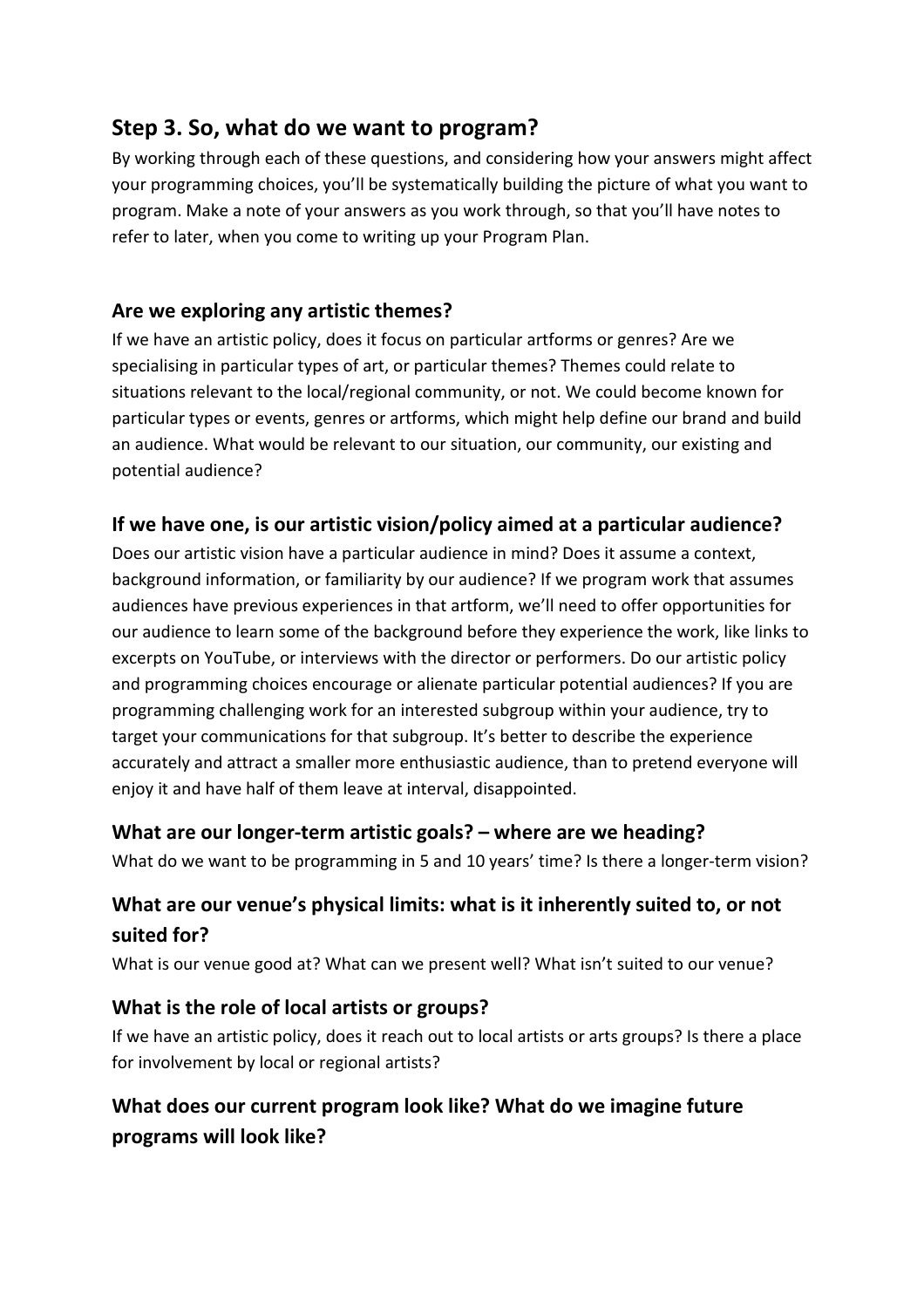How does our current program differ from what we'd like to be programming, or what we'd like to be programming in the future? Can we plan a path to the kind of programming we want to be doing, which will help us build the type of audience we want to attract?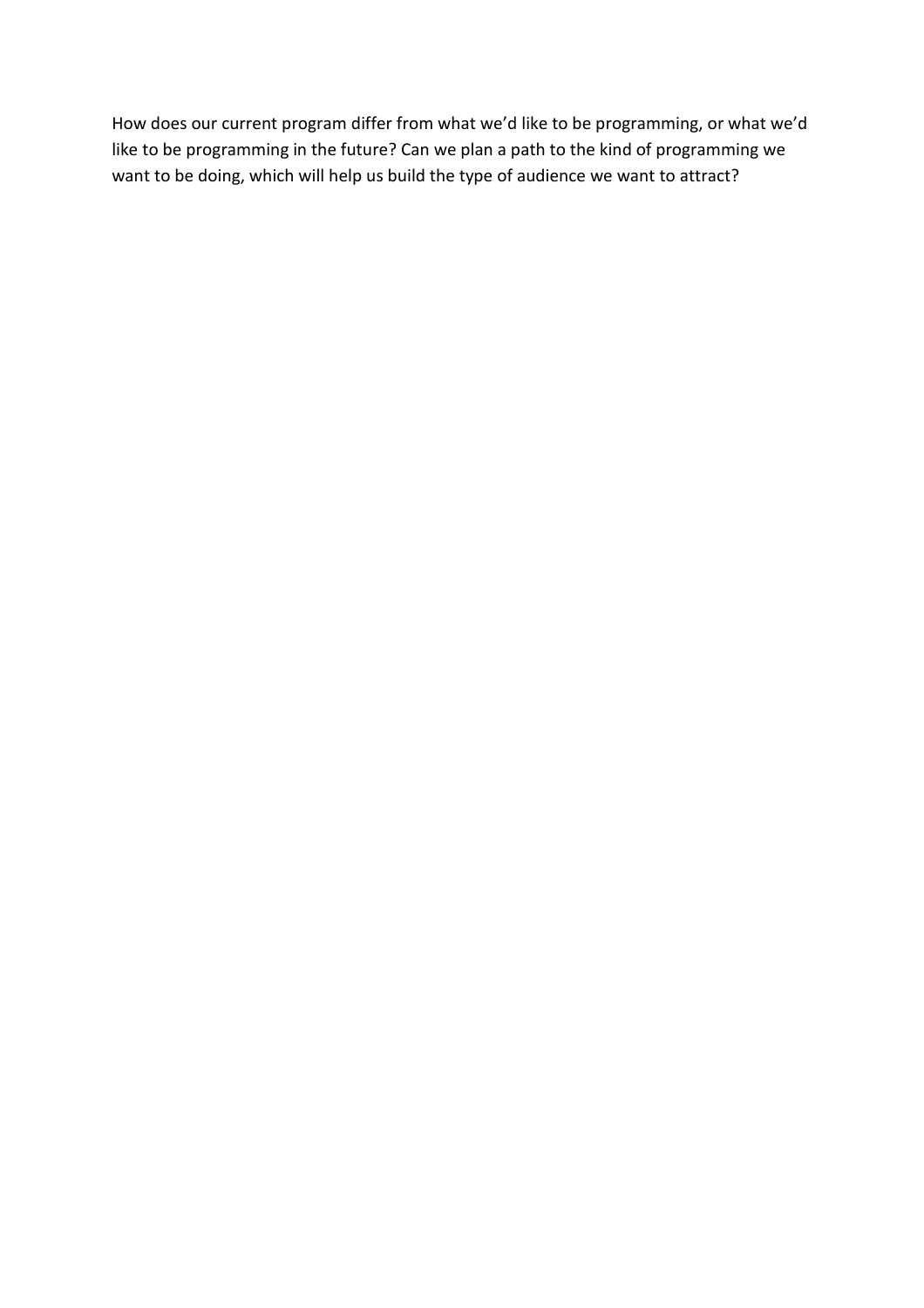# Step 4. Who will our program attract?

By working through each of these questions, and considering your answers, as for Step 3, you'll be systematically building a picture of the type of audience your programming will probably attract. Make a note of your answers as you work through, so that you'll have notes to refer to later, when you come to writing up your Program Plan.

# Are we looking for a new audience?

Will the type of programming we're considering attract audience not currently attending?

# Are we looking to consolidate existing audience attendance?

Will the type of programming we're considering attract our existing audience, or alienate them?

# Are we focussing on a local audience?

Will it help us attract a local audience? What do we define as 'local', and what do we define as 'regional'? Local might be from within say 1 hour's drive (this will depend upon where you are located), and regional might be from more than 1 hour's drive away.

# Or are we looking to attract a regional audience?

Will it help us attract a regional audience? How far are people willing to come to attend our events, and are there events that attract more people beyond our local audience, from further away? (Analysis of your ticketing system by postcode or towns can help answer these questions.)

# Are we looking for more people like our current audience, or different cultural/socio/economic profiles? Will it help us attract people from different backgrounds? Do we have target groups we'd like to attract? What are their cultural backgrounds? What are they interested in? Can we program for their interests?

# Do we know what types of people it will attract?

How do we know who will be attracted by particular types of programming? The best indicator of future enjoyment is previous experience with similar events: those who have attended similar events are likely to enjoy similar future events. Those with the most previous arts experiences are likely to be the ones with the most adventurous tastes.

# Developing trust

Over time, through repeated attendances, your audiences develop trust in your ability to choose programs they find rewarding, stimulating, engaging or enjoyable. This is one reason why consistent Programming is important. The more they experience pleasant surprises, enjoying events they weren't sure about, they more they'll trust your programming choices in the future. If you develop a Program Plan and stick to it, choosing slightly more adventurous works each year within the range you've identified as relevant to your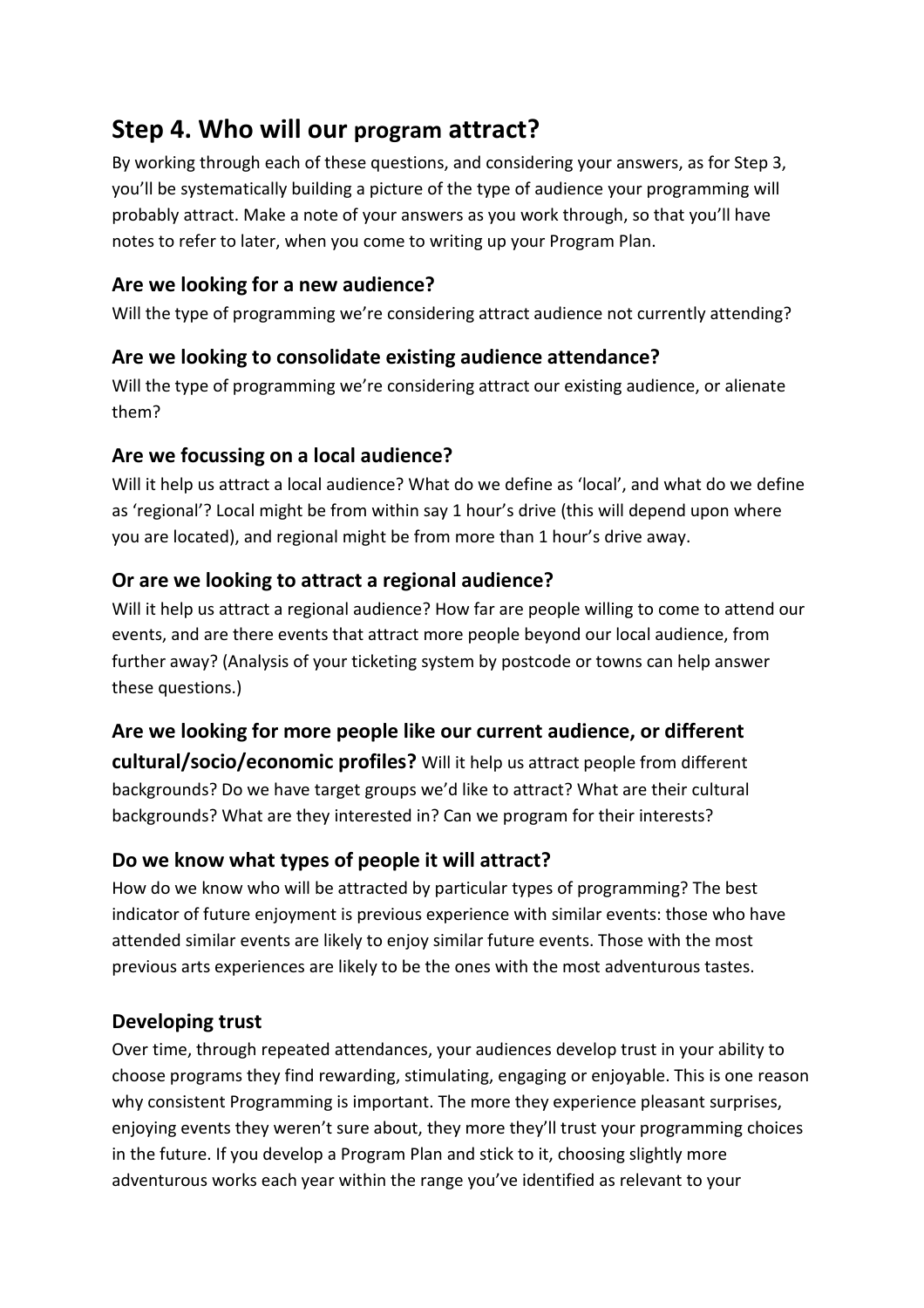community (which could be a particular genre like Australian theatre, jazz, modern dance, etc), the more you will develop an audience for those events. In this way, over time, it is possible to take an audience on a wonderful journey through a range of quite adventurous experiences. How long does this process take? If your population is subject to high turnover, as is the case in some rural and remote communities, the segment you're focussing on to develop this trust may be smaller than in communities with more stable populations. For people who are shorter-term residents, say 3 to 5 years, you may only provide one or two experiences before they move on. If we assume that most longer-term residents attend only once or twice a year or less (which is most likely given our knowledge of ticketing databases), this process can probably take 2 or 3 years to begin to affect audience attendance decisions, and 5 to 7 years to really consolidate trust. It's a medium to longerterm outcome.

# Step 5. Who else do we want to engage?

## Your Wider Community

By considering the questions asked through steps 1 to 4, you will already be developing an idea of what you want to program. The next step is to ask yourself, if you haven't before, who might be interested in these events you're planning? And who else do you want to see included in your audience? Are there any groups within your community missing, who you think should be catered for and encouraged to attend? These questions and there answers will form an *iterative loop*\* through the program planning process, between programming aims and audience development.

## So, who in your current audience and wider community is going to be interested in the events you're going to program?

Before we start zeroing in to look at who might attend future events, and who currently attends, it will be useful to consider the character of the wider community – those who don't currently attend, as well as those who do. Does your local government provide area population data from the last Census that you can access? Can you get information about who attends other arts venues and events?

When considering whom you want to engage with your programming, it's wise to take into account the trends affecting your local and regional population. (You may already have done this, but if not, it's a wise thing to do.) How is it changing? How fast is it changing? Will there be more or less of particular types of people in 5 or 10 years' time? Since it usually takes a minimum of around 3 to 5 years to grow a new audience, you need to be looking ahead to who will be around 3, 5 and 10 years from now. Are young families increasing? Are older people increasing? Are people from culturally and linguistically diverse backgrounds increasing?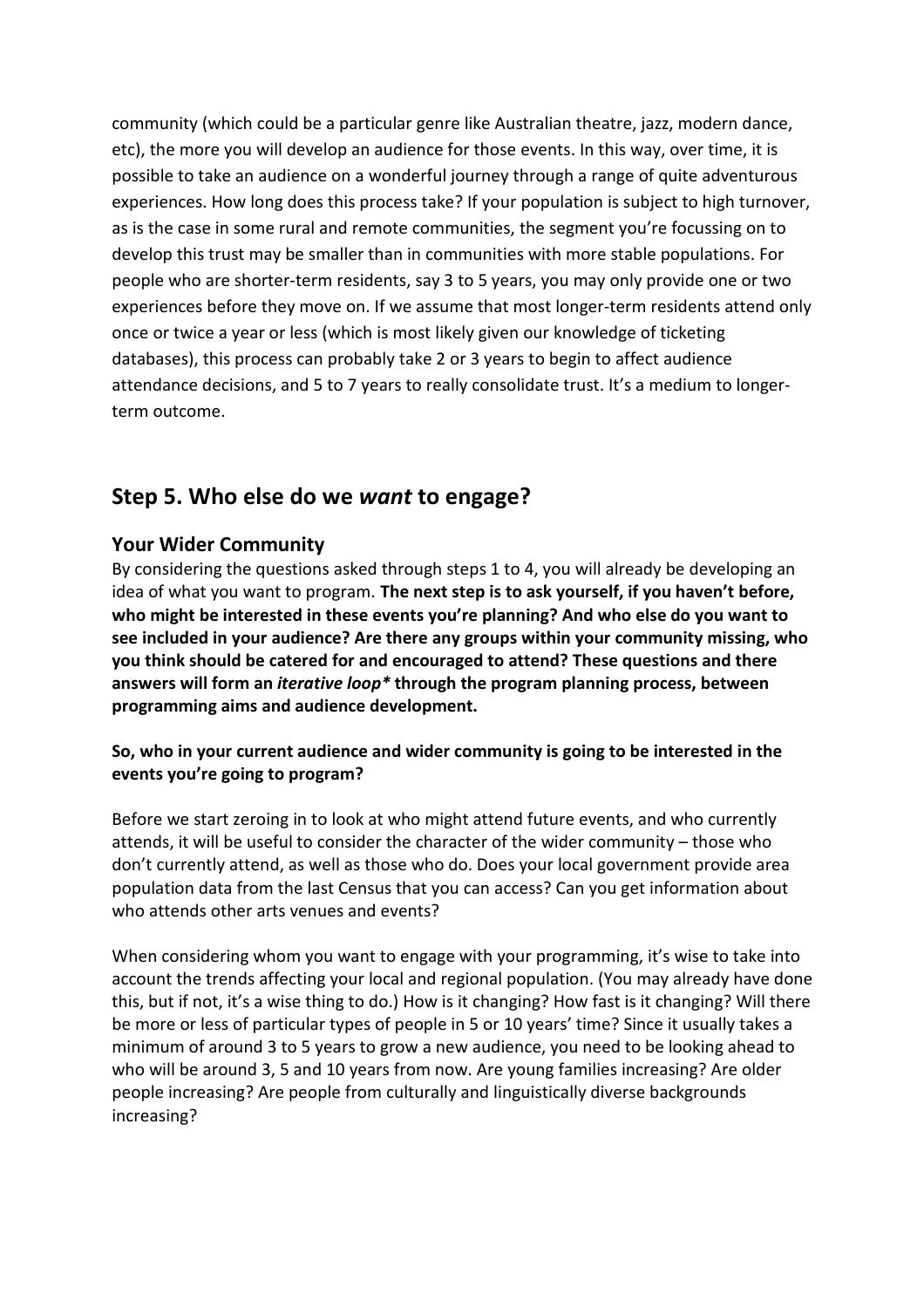Which groups are you planning to target with your Program Plan? Jot down some of their characteristics here:

e.g. children, local artists, regional gallery visitors, older people, recent arrivals, CALD community, indigenous, first timers, regular attenders, etc

\* an *iterative loop* in planning takes you through a process and around again as you consider different issues

## Funding partners:

If you receive funding from your state government arts ministry or the Australia Council for some aspect of your program, it's probably not going to be for the most conservative events you present. Government funding is usually about encouraging organisations to do stuff that's more contemporary and likely to involve living creative artists. It's usually riskier, and less likely to attract big visitor numbers or earn big at the box office. It makes sense to look for ways to balance your budget by supporting riskier events with government investment. But you won't be programming these riskier and edgier events just for your government partners: it's also an important part of keeping your subscribers or more frequent attenders stimulated and invigorated, and a way of developing new (perhaps younger) audiences. Longer-term attenders are usually up for the challenge and adventure of something new, provided you balance the yearly program with several things they think they'll like.

Which funding partners have an interest in your Program Plan? List them here, with notes on how that might affect your Program planning:

e.g. grant from Australia Council = support for more contemporary programming

## Your existing audience:

#### Audience research

Ideally you will undertake some audience research every couple of years to understand not only the socio-demographics of your audience, but also and perhaps more importantly, their responses to the experiences you offer them. How does it make them feel? What part does it play in their lives? What sort of emotional or intellectual impact does it have? How do they describe their experiences – what language do they use? This is not only valuable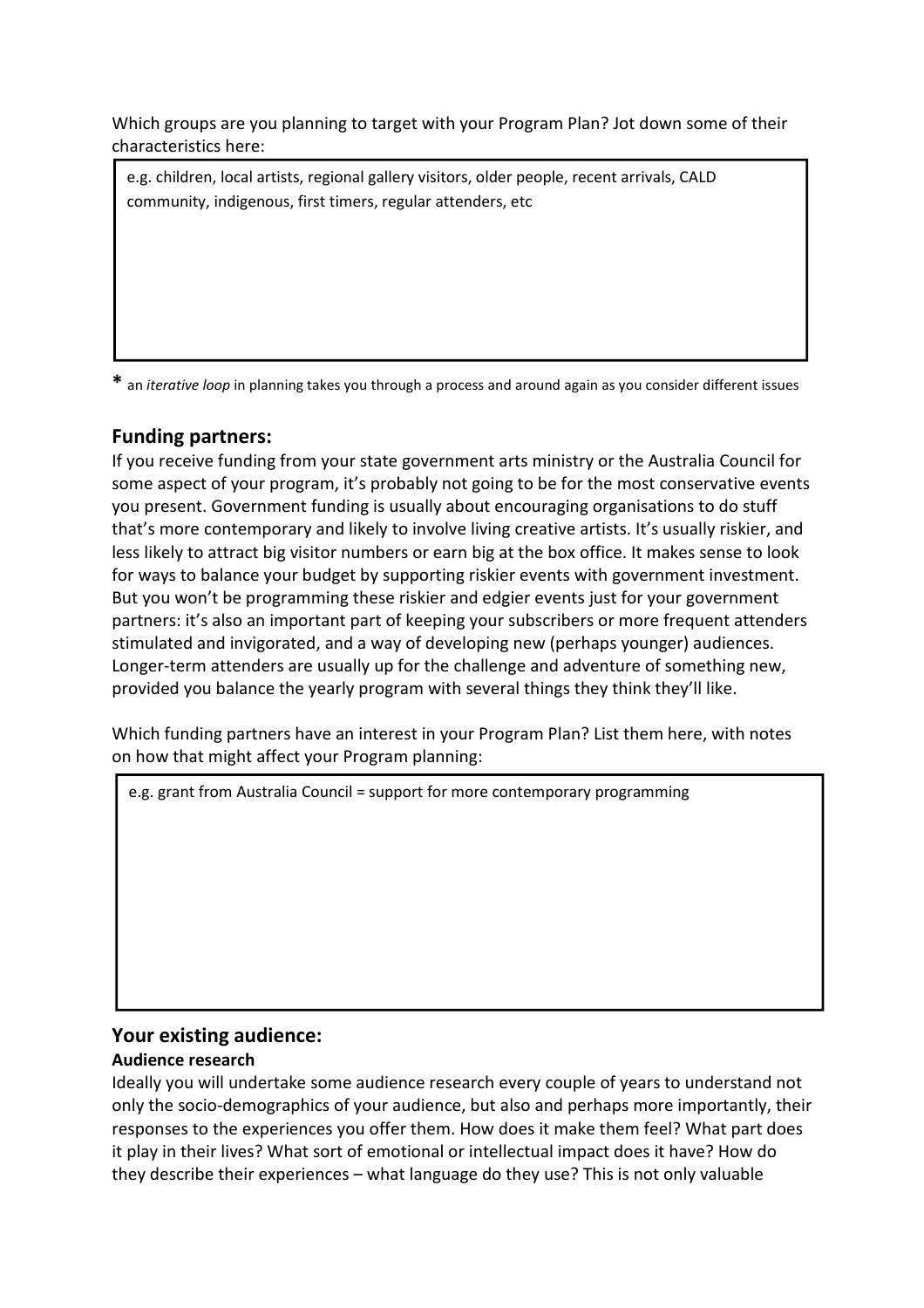information when considering future program choices, but also when writing copy for marketing materials and estimating box office revenue for future shows.

#### Ticketing database analysis

In the absence of any audience research information (although if you don't have any you may wish to plan some in the future), you can use analysis of your ticketing data to deepen your understanding of audience behaviour. Apparently, 80% of people on most performing arts ticketing databases have only attended once<sup>2</sup>. How often, on average, do your audience members attend events? The average time between performing arts attendances is around 18 months. If you have a subscription or membership package which expects people to attend 3 or 4 times per year, how likely is the 'average attender' to think that's a great idea? Collected ticketing data also shows the following repeat attendance patterns: 14% of first timers go on to become second timers; 26% of second timers go on to become third timers; 34% of third timers go on to become fourth timers. And once someone has been four times, apparently 45% of them go on to attend 5 or more times.

#### Recency and frequency: predicting future attendance

Looking at attendances for past events is one of the best ways to predict future attendances: what shows can you program in the future, that are similar to events you programmed in the past? The audience for those past shows are the people most likely to attend future, similar shows. Recency and frequency are two of the best predictors of future attendance: the more recently someone has attended, and the more frequently they've attended, the more likely they are to attend in the future. (This principle is illustrated in the repeat attendance figures quoted above..)

## Developing your audience by leading through programming

Remember the discussion about artistic policies or plans, and your more frequent attenders. Are we looking for an audience for particular programming, the kind of programming you want to achieve? Do you want to be proactive in your programming, not reactive? You can respond to existing community/audience interest where you need to, but you should aim to lead where you can. Your community can't tell you they'd like to see what they don't know exists, so in order to keep them engaged you need to program one or two steps ahead of their developing interest. They need you to be out there finding what's available and surprising and delighting them with new experiences. There are a number of places to look for ideas on programming, some of which are available here. (Include LINK to Sourcing Performing Arts Events – part of 'Other information' at the end of this document.)

Programming for your community's changing needs and wants; audience gaps If you're familiar with the current trends in population growth or change for your area, you'll have a sense of which segments of the community are likely to grow, stay the same, or decrease. This should be kept in mind when considering what type of audience you want to build for the future. This might be culturally and linguistically diverse communities, and/or recent arrivals; it might be local indigenous populations; it might be younger people, or older people. Community engagement principles might need to be followed for certain segments: you need to program events which will be relevant and of interest to them, invite them in, and reach out to make connections to their community networks. You might want

l

<sup>&</sup>lt;sup>2</sup> Source for ticketing data quoted: Purple Seven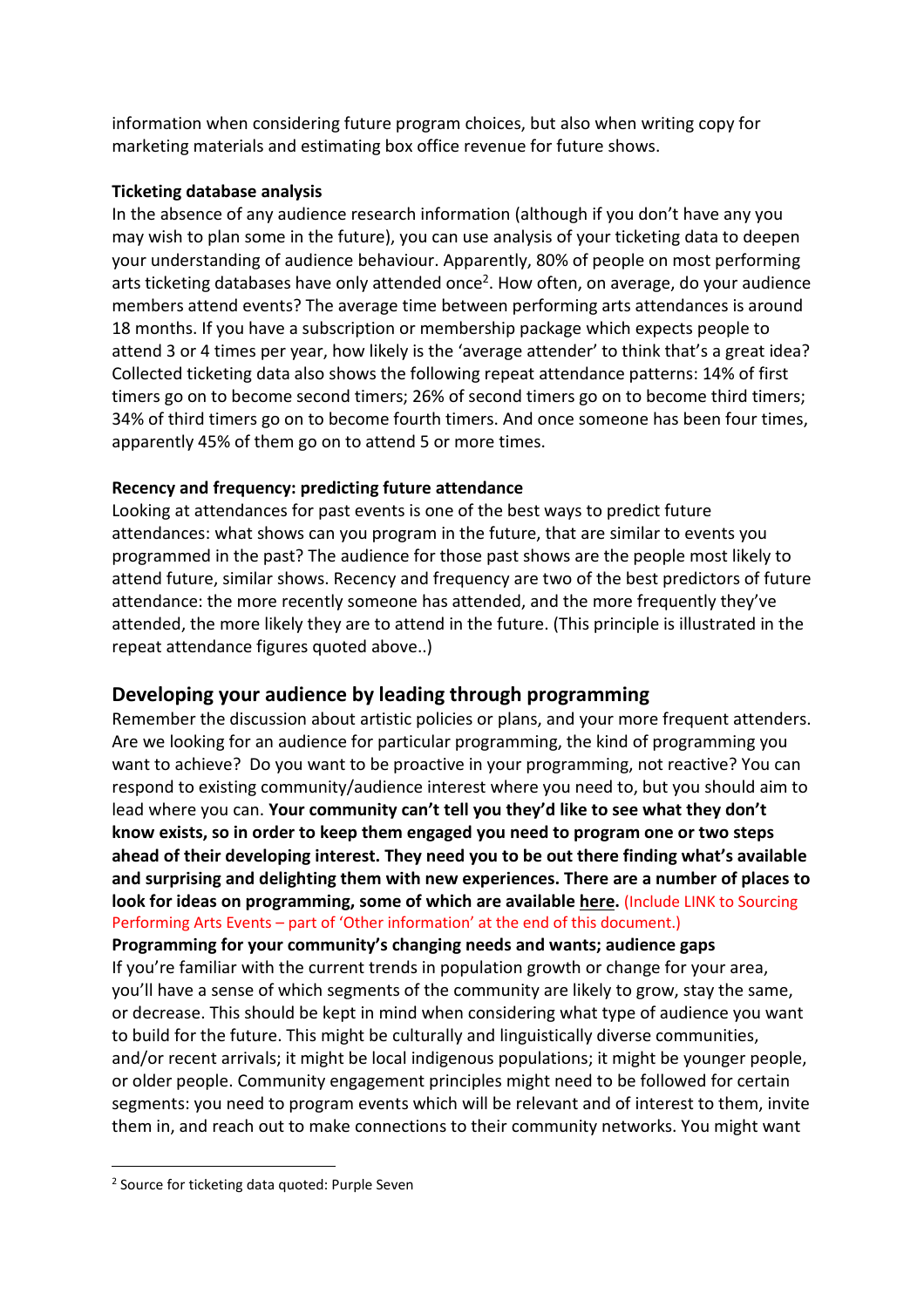to identify gaps and try to fill them: your current audience may be dominated by older people, and by women (that's the performing arts cliché) – you might want to develop a program strand specifically aimed at men. If so, try comedy (ADVICE project data analysis showed the comedy audience was more likely to be male and to be younger, than music or theatre audiences). Who you target to build for future audiences should be determined by your particular local and regional circumstances, and take into account the requirements of the funding bodies to whom you apply for grants. Whoever you're targeting, your program plan will be a key part of the strategy for engagement.

What gaps in your audience do you want to fill? Who do you want to see in your future audience?

e.g. we don't have many younger men attending, could target them; local indigenous community could be engaged through indigenous programming, etc..

# Step 6. What events will engage them?

2. What shows engage them?

How do we know what events will engage particular target audiences, or who will be attracted by particular programming streams?

One of the best ways to begin to understand the links between programming and audience engagement is through audience research and database analysis. Once you begin to understand the audience responses to what you've programmed in the past, you develop an appreciation for how your audience might respond to future events.

# Audience research and database analysis:

## What do we and don't we know about our audience?

The simplest measurement of audience engagement is ticket sales or attendances. The shows with the most ticket sales have the widest audience engagement, based on just numbers. But what about depth of engagement? And chances of future, repeat attendance? Which shows will result in more people wanting to attend again in the future, and more often? And which shows might attract people who don't currently attend?

Ticketing database analysis can help you answer the last question about shows that might attract new people. If you run your own box office, you can do a 'first timer' analysis on your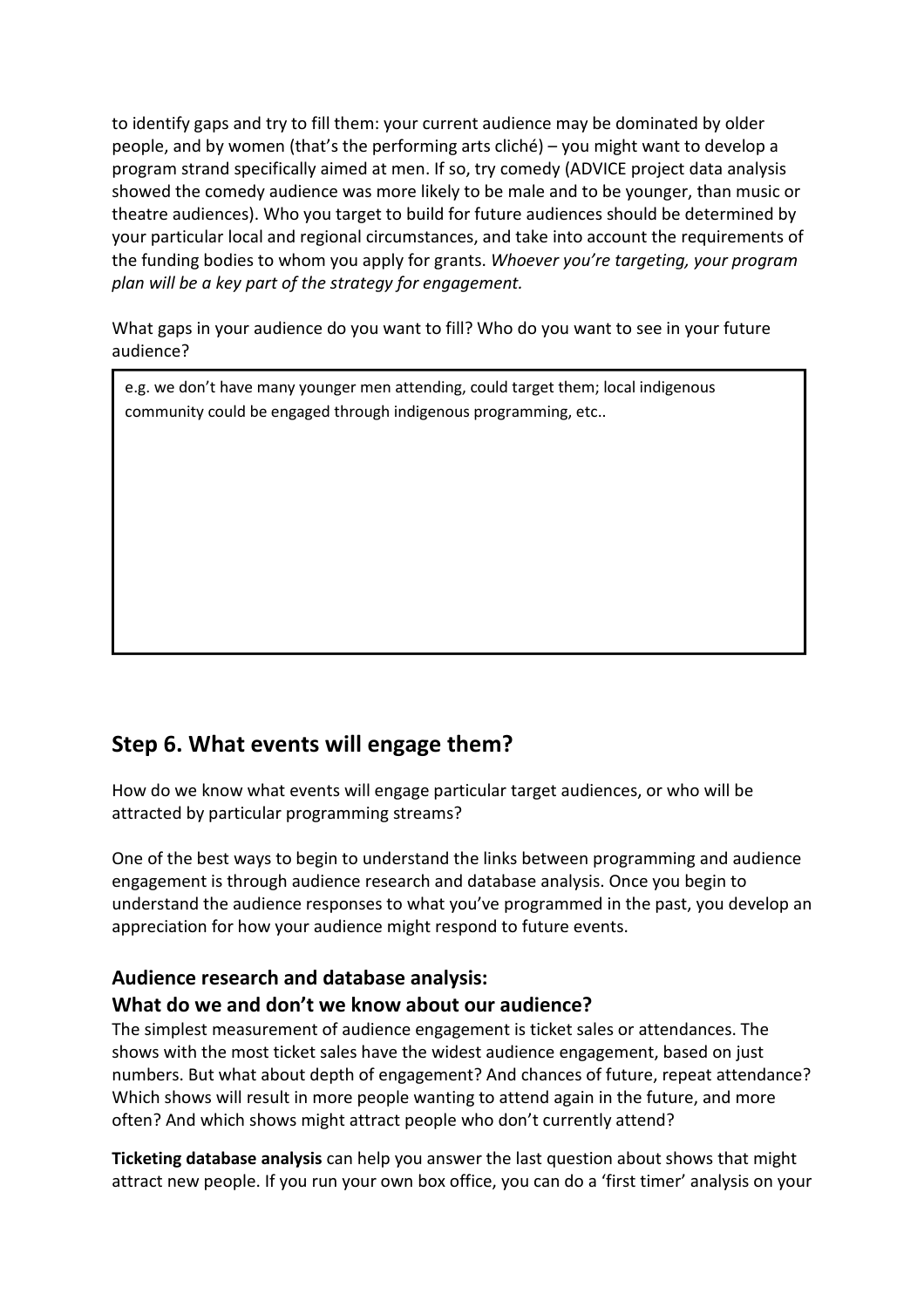performing arts events using Purple Seven's Vital Statistics software: which shows have attracted the most 'first timers'? Programming more similar shows and tailoring your marketing to new attenders should increase first timers. But once you've got them in, what is going to make them want to come back? One of the keys to repeat audience attendance is the degree of individual satisfaction with the experience. Many different aspects of the experience can impact on satisfaction, including the friendliness and knowledge of your staff, and cleanliness of the venue. But one of the most important keys to repeat attendance is the *impact* the event itself has on your customers.

Impact analysis is one way of exploring how the arts experience affects people, and what contributes to a satisfying experience, which some of the better resourced and more advanced venues are doing. Alan Brown (US arts researcher) designed some groundbreaking research on impact in the US, released in 2007. This research explored aspects of the experience that were measured through a series of indexes. Among the indicators of impact, the Captivation Index was most highly correlated with all aspects of satisfaction. Alan is now making some of this research and information publicly available see www.intrinsicimpact.org for more information on impact analysis studies by Alan Brown and his colleagues at WolfBrown.

Instrumental, Intrinsic and Institutional Benefits: It might also be important to you to ask, what does your programming say about your venue? Why is deep impact of audience experience important? What is the fundamental mission or purpose of your organisation: to provide cultural development for your community, or 'escapist entertainment'? or both? How do you balance program steams with differing aims like this? How can you brand and market such a diverse program? To help you contemplate and communicate the broader and deeper questions around the fundamental benefits of what you do, it can be useful to read people like John Holden http://www.demos.co.uk/people/johnholden, Diane Ragsdale (see her blog at http://www.artsjournal.com/jumper/) and Alan Brown (also quoted above).

Simpler audience research can be done very cost effectively using online questionnaires, provided you have a good cross section of your audience responding to online communication. It is advisable to engage an experienced researcher to design the questions, based on what you hope to find out, and to help you analyse and interpret the findings. (For example you need to check how representative your responses are of your whole attendance database, and weight the answers accordingly. Otherwise your picture of your audience could be skewed towards the profile of more frequent attenders, because more frequent attenders are more likely to answer the questionnaire.) Asking audience members through a questionnaire how likely they are to re-attend and to recommend the experience to others can be a good way to measure satisfaction.

A couple of focus groups run by an experienced focus group moderator can lead to significant insights into what your audience thinks and how they react to the experience of attending different shows. Together, focus groups and online questionnaires can deliver extremely valuable information, which is very useful when planning programs, designing marketing campaigns, and writing marketing copy. It is also possible to engage a research consultant on a shared basis between a number of venues, to run the same or similar questionnaires and compare results. This reduces the cost to each venue.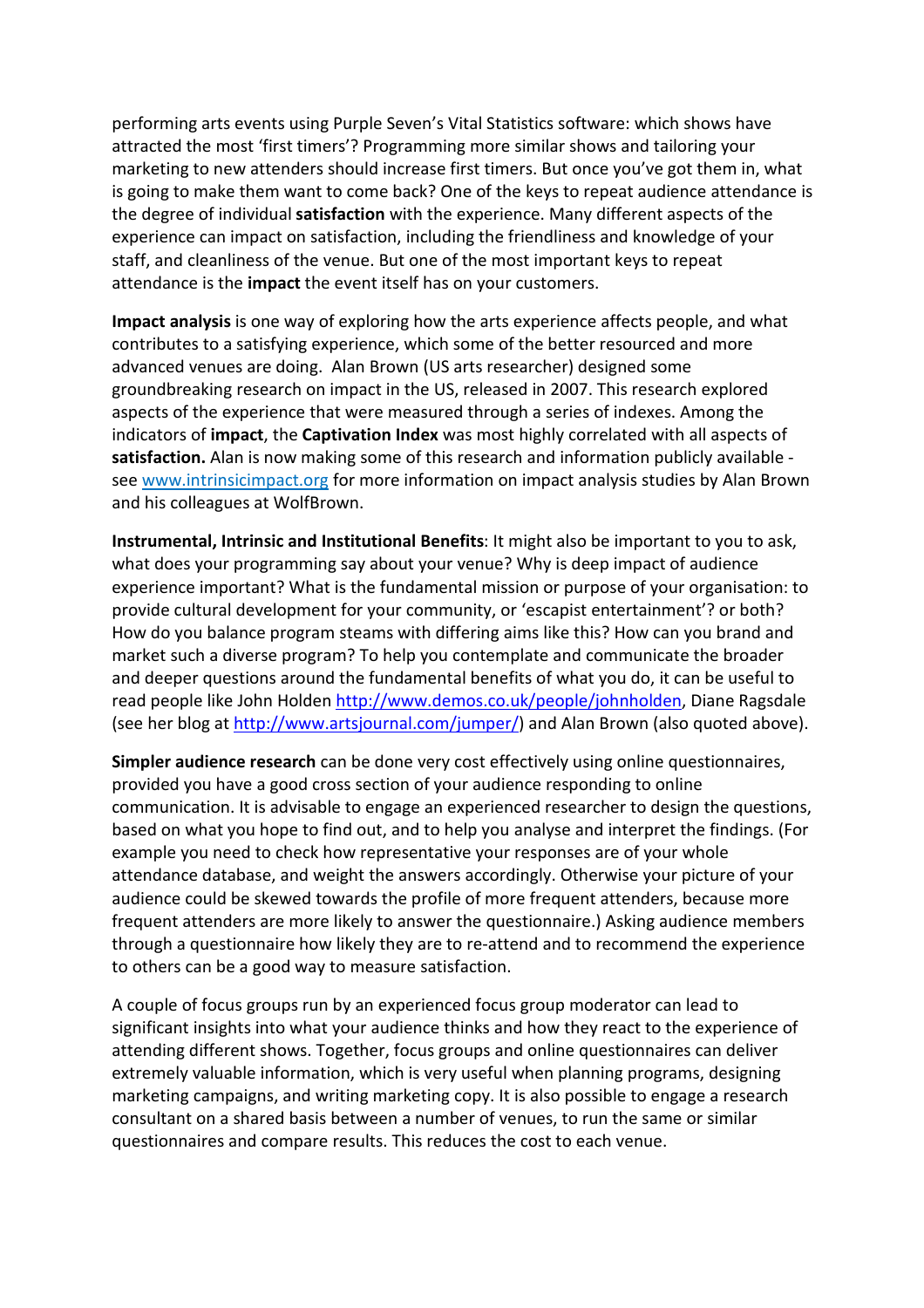Take a moment to think about the audience data you have available. If you have existing audience research, what have you learned about your existing audience's program preferences? What shows have the greatest impact? OR What audience research could you do to help deepen your understanding of your audience and their programming preferences? Could your programming, marketing and audience development be made more effective by some fairly simple audience research? Could you analyse your ticketing database differently to provide more insights into customer buying behaviour?

Jot down some thoughts on how you could improve your understanding of your audience, and of the relationship between programming and audience attendance, using audience research and ticketing database analysis:

## How often will they come?

From the average attendance frequency figures quoted earlier, we know that the average time between attendances for performing arts audiences is around 18 months, and that 14% of first timers go on to become second timers; 26% of second timers go on to become third timers, 34% of third timers go on to become fourth timers, and 45% of fourth timers go on to attend 5 or more times. So, how often can you expect people to attend when you program shows specifically designed to engage them? This will depend upon their previous attendance history. The more they have attended in the past (frequency), and the more recently they have attended (recency), the more likely they are to attend again. Once you attract someone the first time, you have an average 11% chance of them going on to become second timers. If you design personalised campaigns encouraging first timers to attend again, the more you can offer them a similar experience to the one they had the first time (assuming they enjoyed it), the more likely they are to attend again. You may achieve better than 11%. Given that the average length of time between attendances is 18 months, every time you encourage someone back within a year, you're doing better than average. The implication for programming is, unsurprisingly, that if you want to increase your chances of having audience members attending 3 or 4 times a year, you'll need to program something they will want to attend, 3 or 4 times a year.

Which segments of your audience already attend 3-4 times per year or more, and which segments have the potential to increase their frequency of attendance? What programming will engage these segments? (See note on Subscriptions, Subscribers and Programming)

Make some notes here on the types of shows you think will engage these more frequent attenders and potential frequent attenders: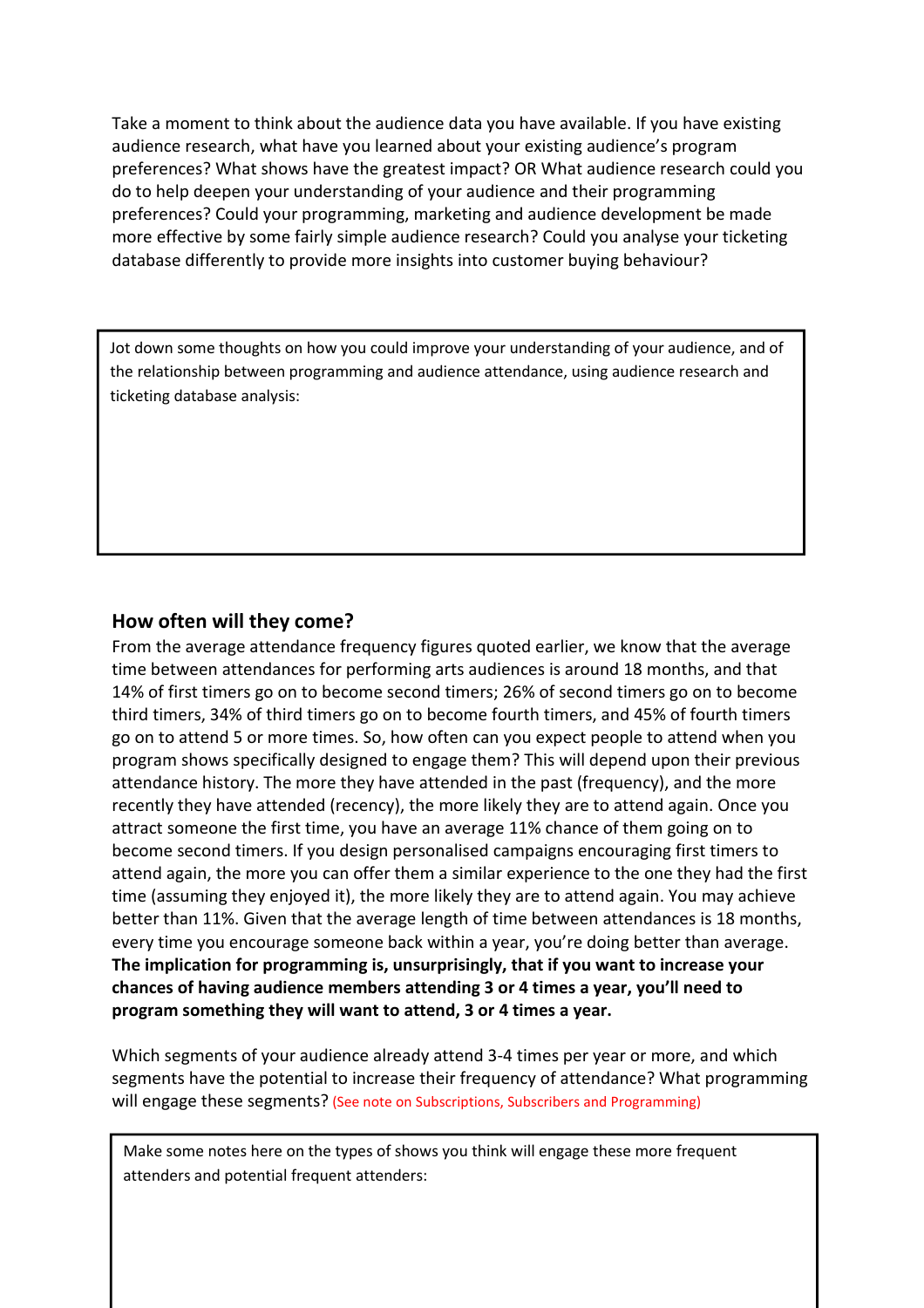# "audience development = community engagement + creative, relevant, long term programming + good marketing"

## Audience development and community engagement

Audience development can be focussed on encouraging existing audience members to attend more frequently, and to engage more deeply, and can also focus on identifying community segments not currently attending, and developing them as audience members. It's generally easier to get someone who's been once or twice to attend again, than it is to get someone who's never been to attend the first time. You will need to program accordingly. If you're aiming at a community segment not currently attending, you'll need to program shows which will interest them – perhaps involve them in the programming process - and depending upon the particular segment, also invest in community engagement activities. The whole audience development process should be incorporated as part of your Marketing Plan, and planned in conjunction with your Program Plan.

# Successful audience development, of new audiences, requires good marketing and

community engagement supported by creative and relevant long-term programming. It's a process that delivers results over the medium to long term, not so much the short term. Expect to think in 3 to 5 year periods, and program, and measure results, over that time frame too. Embarking on any program of Audience Development is a challenge, which requires careful planning, time and resources. The rewards are worth it, though, as the end result is a growing and more diverse, more loyal and more deeply engaged audience that is more representative of your community. You may even find your ticketing revenue increasing in the long term.

## Slow touring – perhaps an idea to consider for the future

Slow touring describes the kind of touring designed to encourage community engagement and audience development. Rather than a one-or-two-night stand, members of the touring party spend longer (perhaps even advance visits) in each location, offering preparatory and participatory experiences with targeted segments of the community. This could include workshops in schools, rehearsals with community choirs, participatory set design, or question-and-answer sessions with the director, cast members or playwright … limited only by your imagination, the willingness of the touring company, and your shared resources. Slow touring is in the early stages of development in Australia, being recommended in PATA's National Performing Arts Touring Action Plan 2013-2015 and the APACA Guide to Touring 2013, as one of the ways to encourage audience development in regional Australia. Which infrequently attending or non-attending community segments might respond to community engagement activities? Could 'slow touring' help with community engagement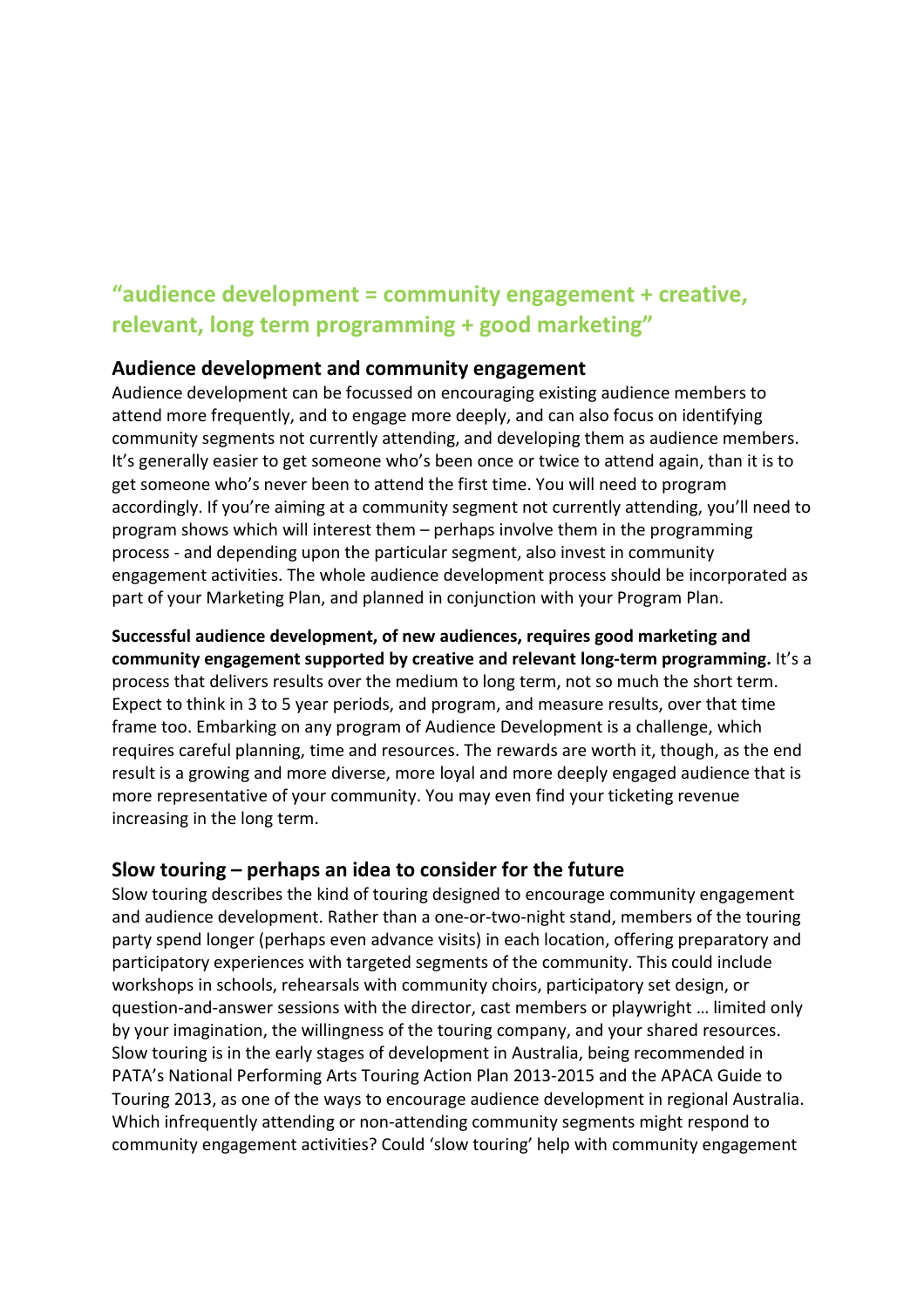in your situation? You might like to consider this in the longer term, if you don't think it's possible in the near future.

Make a note of some community engagement activities to consider, and how 'slow touring' could help … think about some of your regular producing companies and whether you could talk to them about planning some 'slow touring' ..

# Step 7. Do we have an artistic vision? If so, are our planned events consistent with it?

Time for that iterative loop again. Is what you're considering programming for particular audiences consistent with your artistic vision or policy? Are you programming as creatively as you can, or do you need to research more event possibilities, to meet both your artistic and audience development goals? This can take time – are you allowing enough time for your program planning cycle? Do you need to allow more lead-time between researching possible events and finalising the program? Do you need to seek alternative sources for program/event ideas? Most important of all, can you arrange to SEE the work your considering, before making your decision to program it? (NOTE the Australia Council offers funding for presenter to go and see shows they're considering programming: check the GO SEE FUND at …..) \* Can't find this on the new Australia Council site; have a question in to them and wait a response.

# Step 8. Will our program help balance our budget?

Audience research, attendance analysis, and forecasting box office revenue:

Through analysis of past attendance patterns (based on program as well as time of year, competing events, ticket prices, marketing success, economic conditions, etc) you can, over time, develop a pretty sophisticated understanding of what impact your programming choices will have on your box office. If you've been in your current role/community a while, you're probably good at this already. Every time you put a box office estimate figure into your budget, you should be looking at past box office results for similar shows and asking yourself about other relevant conditions affecting sales.

Audience research can help deepen your understanding of the links between your programming choices and people's willingness to attend. Audience members' decisions involve a risk assessment, particularly if the show is unfamiliar to them: what's the risk I won't enjoy this show? If it's similar to something they've enjoyed before, they perceive less risk. They're more likely to attend. If it's something a friend has raved to them about, they're more likely to attend. If it's something involving someone (actor, musician) they've enjoyed before, they're more likely to attend. And if they're a more frequent attender (or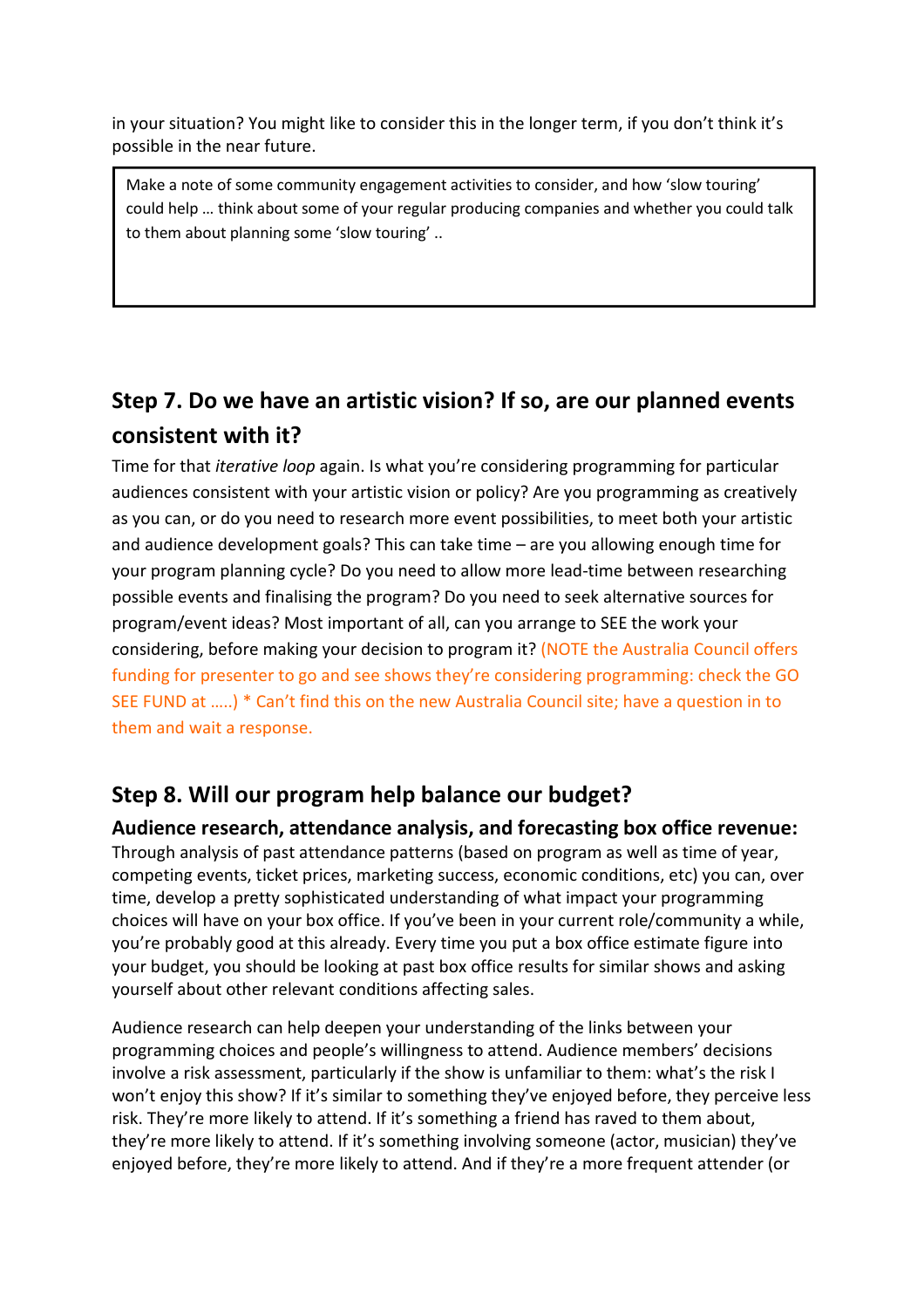subscriber) their 'risk appetite' is likely to be higher than a less frequent attender. Frequent attenders usually develop more of a sense of adventure – they've seen more, are perhaps not so excited by stuff they've seen often before, and have probably experienced enjoying a show that surprised them, something they didn't expect to like so much. So they're more prepared to take risks on things that aren't familiar. This means if you have a larger contingent of frequent attenders, you can probably program more less-familiar, 'risky' shows, than someone with a smaller contingent of frequent attenders.

## Popular programming and developmental programming:

Everyone's doing the juggle. Most performing arts venues have to balance their annual programming across shows with different audience appeal to achieve their box office targets. If they're planning a couple of more adventurous or unfamiliar shows, they'll try to balance them with a couple of sure-fire hits. Some venues need to program a certain proportion of shows with intervals, to ensure they make the bar sales revenue target. So how is this going to play out through your program plan? If you're programming for a subscription season, or multiple packages, you'll need a certain number of shows of particular types to suit your subscribers. If you're planning audience development of particular segments (younger men, the local Italian community, etc) you'll need to program some shows for them.

|            | theatre | visual arts | music |
|------------|---------|-------------|-------|
| popular    |         |             |       |
| 'edgy'     |         |             |       |
| Italian    |         |             |       |
| indigenous |         |             |       |

A matrix approach might work here: write your various criteria for program selection by genre, say, across the top, and by target community and by 'risk profile' across the side:

You might get lucky and find an Italian theatre piece that is also popular, or that is also adventurous … it's possible some shows might fulfil several of your criteria.

#### Loss leaders and cash cows:

This is really just the financial flip side of popular and developmental programming: your popular shows should work as your cash cows; your developmental shows should work to develop your audience, engage target communities, and will not achieve the same box office revenue or venue capacity as your cash cows. Forecast and budget accordingly. Which brings us to:

## Budget scenarios:

How do you currently work out your revenue forecasts? If you are, or have on your staff, an Excel spread sheet wiz, this is where you'll be glad of that skill. One of the best ways to test different programming choices against each other is to build different sets of budget scenarios, based on different programs. You can then also use them for price sensitivity testing, testing the impact of economic conditions, of increased concessions, lower subscriber pricing, etc. Example revenue forecast spread sheet to be included.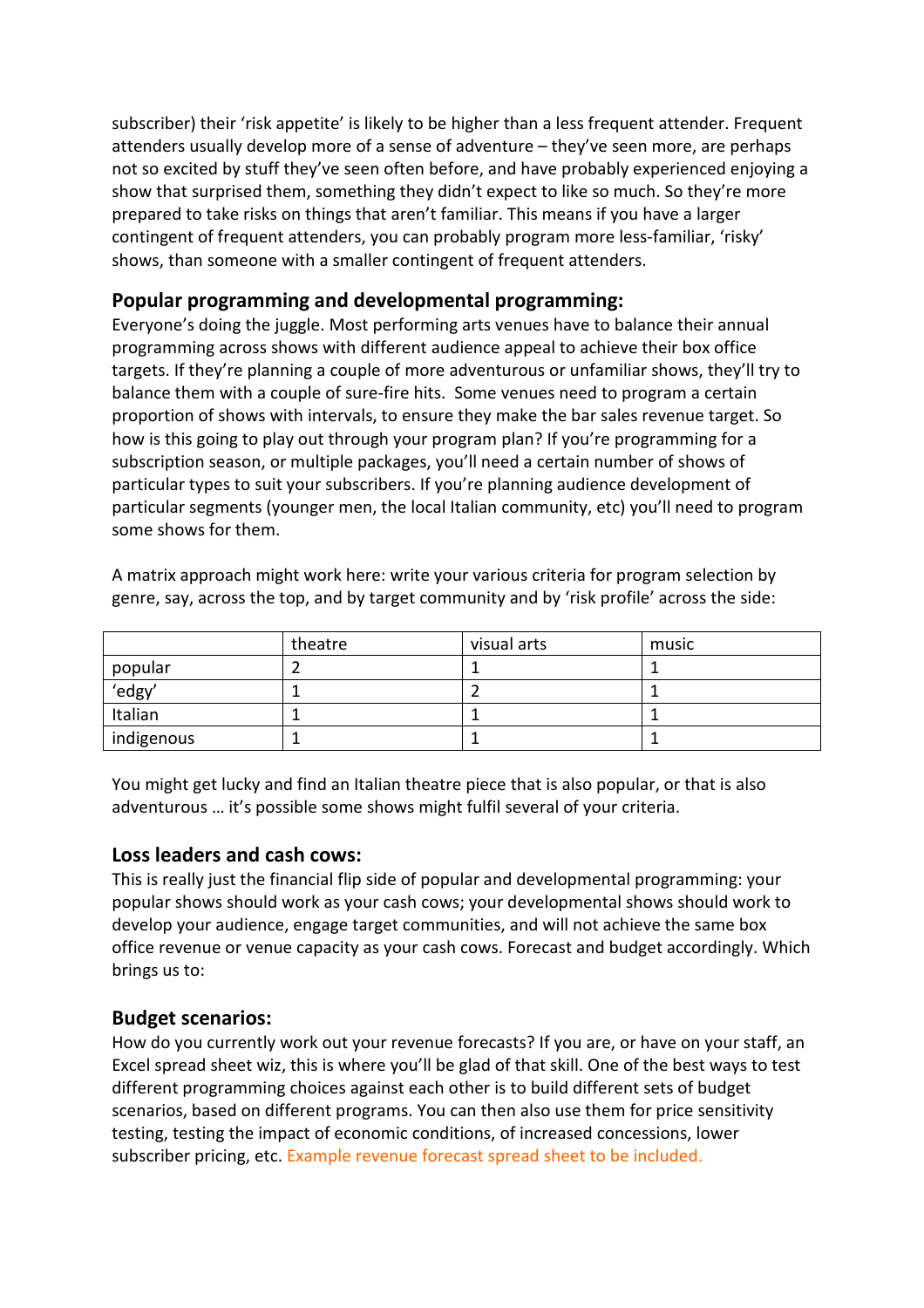## Fees, % box office deals, sharing the risk:

Between the two extremes of buying a show outright (and bearing all the risk), and just hiring the venue to the producer (who takes all the risk), there are ways of sharing the risk. You can offer a reduced fee with a % of box office; you can do a straight % of box office deal. Paired with the idea of curating your hires, developing a repertoire of 'shared risk' deals can be a good way of encouraging particular producers to develop a relationship with your venue. If you find that you are being approached by many producer/hirers with similar shows and you can't afford to do without the hire revenue, try approaching other producers offering the types of shows you'd like to see more of in your program, and offering them a 'deal' on hire fees. Reduce the hire fee in exchange for percentage of the box office, to try to entice them to your centre. Actively promote your venue to the types of producers you'd like to see more of as hire clients.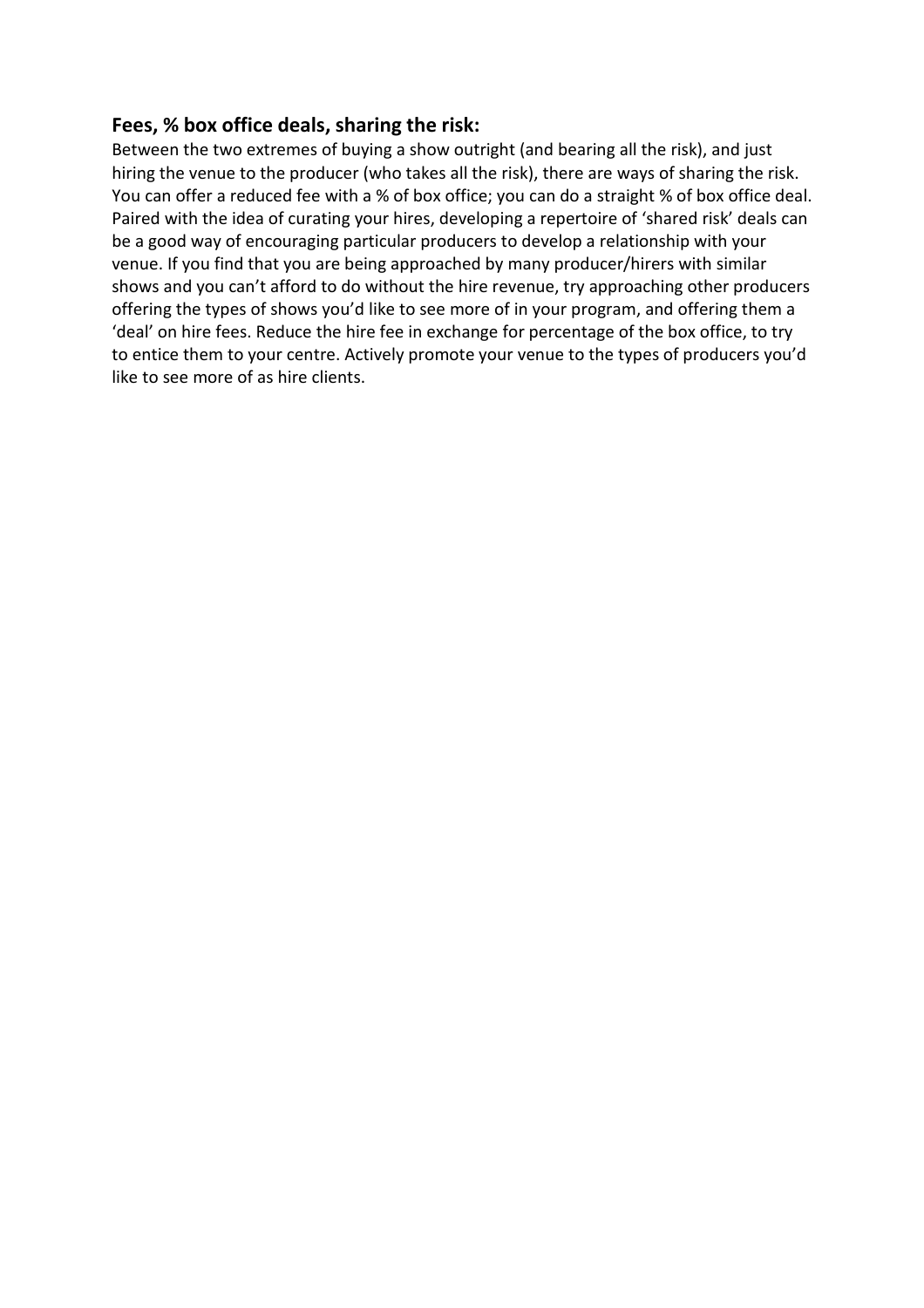# Why go for the adventurous stuff? Are you leading or following?

When you're in box office revenue forecast mode, it can be very tempting to leave out the more adventurous shows. They're not going to look good in your revenue forecasts, but that is the time to remind yourself of your audience development goals, and of your funding partners' aims. There are other very good reasons to program some edgier shows; how many and what type will depend very much upon your existing audience, your audience development goals, and your community. Remember it's about balance.

Think of the edgier shows as the spice in the meal you're assembling for your community: it would be less interesting without them. Forecast revenue for your more adventurous shows realistically; if anything, be pessimistic. If programmed carefully and aimed at your more frequent attenders, or audience development segment targets and marketed well, you might just meet or exceed your revenue target.

Alan Brown's US audience impact research<sup>3</sup> showed that the best way to encourage people to try new or riskier work, is to program 'pathways' in to it. Try getter edgier step by step, over a 3-year period.

For example, in annual Australian theatre seasons, program traditional well-known works like David Williamson in the first year, something a little newer like Hannie Rayson or Joanna Murray-Smith in the second, and then something by a younger playwright like Tom Holloway's Red Sky Morning (Red Stitch Actors' Theatre). Try to make each of the events you choose relevant in some way to your local community, as Red Sky Morning explores the impact of depression and isolation in regional Australia.

'Slow touring' can help here, too: the more people know about a show in advance, the more opportunities they have to get to know the artists and explore the subject matter, the more engaged they can become.

# Step 9. Writing up the Plan: let's start writing now.

Taking a basic 'planning model' approach, the four sections of a Program Plan could be:

Section 1. Goals: what do you want to achieve through your Program?

- goals should be fairly high level, and limited to three or four at most
- for example, 3 or 4 of these could be considered as goals:
	- o to provide a range of high quality arts and entertainment experiences for the people of our community, while:
	- o increasing depth of audience engagement
	- $\circ$  increasing frequency of attendance (this could be considered a measure of the above)
	- o build trust and loyalty

l

o engaging more younger audiences

<sup>&</sup>lt;sup>3</sup> http://wolfbrown.com/mups\_downloads/Impact\_Study\_Final\_Version\_Summary\_Only.pdf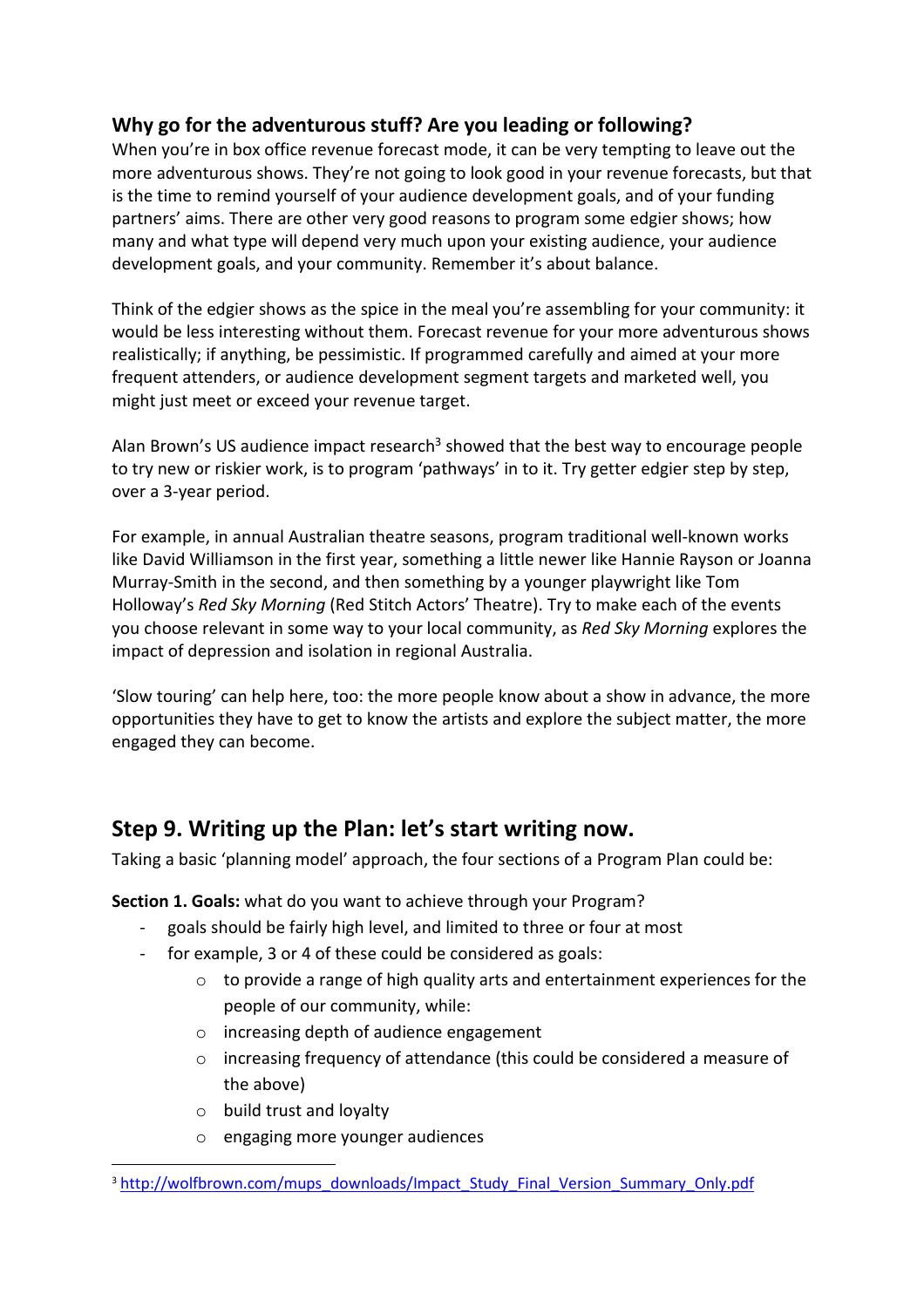- o developing a community engagement program for CALD communities
- o achieving budget box office revenue

(These goals will need to be consistent with your Marketing Goals.)

Section 2. Activities: what shows will your Program Plan result in each year?

- outline your approach to programming, derived from your artistic vision, research into your community, your audience and taking into account your goals above.
- for example, programming each year, to achieve the above goals, could include:
	- $\circ$  3 or 4 plays by theatre companies X, Y and Z (or of type A, B or C)
	- $\circ$  3 or 4 musical performances by X, Y and Z (or of type A, B or C)
	- o "Slow Touring" model for 2 of each, with community engagement plan
	- o 2 shows sourced through Kultour targeting local/regional Sudanese communities
	- o 2 shows sourced from indigenous performance companies, targeting local indigenous community, with community engagement plan
- it might also be useful to include information about the size of shows you're able to program, the amount of money you have available (annual programming budget) and the type of agreement you would like with each show's producer: fee, % of box office, co-commission, subsidised hire, co-production, copresentation, etc. For example:
	- o majority of shows each year need to be producer hires
	- o we will consider % box office deals for shows we want
	- o Planning two split fee/% box office deals per year
	- o \$X0,000 budget to purchase shows in 2014
	- o Will not consider theatre with cast larger than 5
	- o Maximum bump-in time 24 hours
- you may wish to prepare two versions of this part of the plan, one more detailed version for your internal use, and one for posting on your website and sharing with producers and touring co-ordinators.

Section 3. Outcomes: what outcomes will the Program Plan achieve?

NOTE: Outcome evaluations should examine the direct effects of the program and should provide insight into how to improve the program. Outcomes could be listed in terms of audience numbers, frequency of attendance, first timers attracted, target communities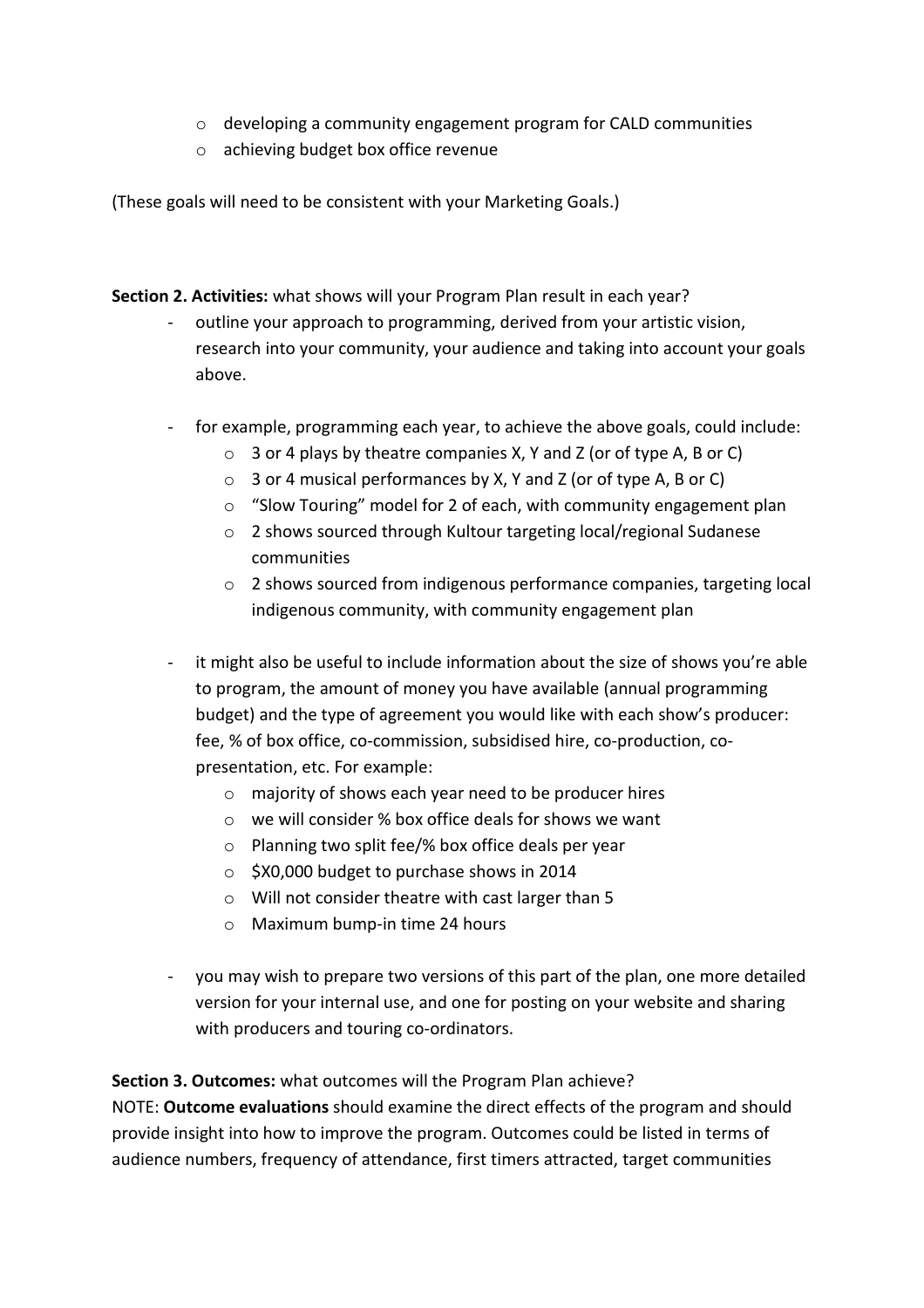attracted, revenue achieved, subscriptions sold/increased, etc. These would be linked in to your Marketing Plan and Budget.

- for example:
	- o Total audience attendance: X
	- o First timers attending: Y
	- o Subscribers increased by: Z%
	- o Audience numbers for Sudanese events: A
	- o Audience numbers for indigenous events: B
	- o Brand clarity/position
	- o Community awareness levels of your program

Section 4. Impacts: what impacts are you anticipating: how will the program affect your community, your Council, your audience and your financial situation in the longer term? NOTE: Impact evaluations seek to assess broad, long-term changes that occur as a result of the program. Impact evaluation could include such measures as:

- Audience/Community impacts:
	- $\circ$  Changes in diversity
	- o Changes in depth of engagement
	- o Longer term engagement of key targets (eg Sudanese + Indigenous communities)
	- o Community well-being and tolerance
- Financial impacts:
	- o More predictable box office revenue
	- o Stronger support from Council
	- o Strengthened partner/funding relationships

You might wish to tap in to some of the work that has been done on measuring impacts in areas such as Instrumental, Intrinsic and Institutional, as advocated by John Holden:

#### Intrinsic value

According to Holden, the public, first and foremost, care about the experience they have of the arts. This refers to spiritual impact, intellectual stimulation, emotional engagement, and transcendence. Intrinsic value does not refer to 'art for art's sake.' It's about the way an individual might experience art.

#### Instrumental value

This refers to the impacts that the arts might have for social or economic goals, such as reduced recidivism, social inclusion, health and wellbeing. According to Holden, these outcomes of the arts are of little interest to the public, although they may be of value to policy-makers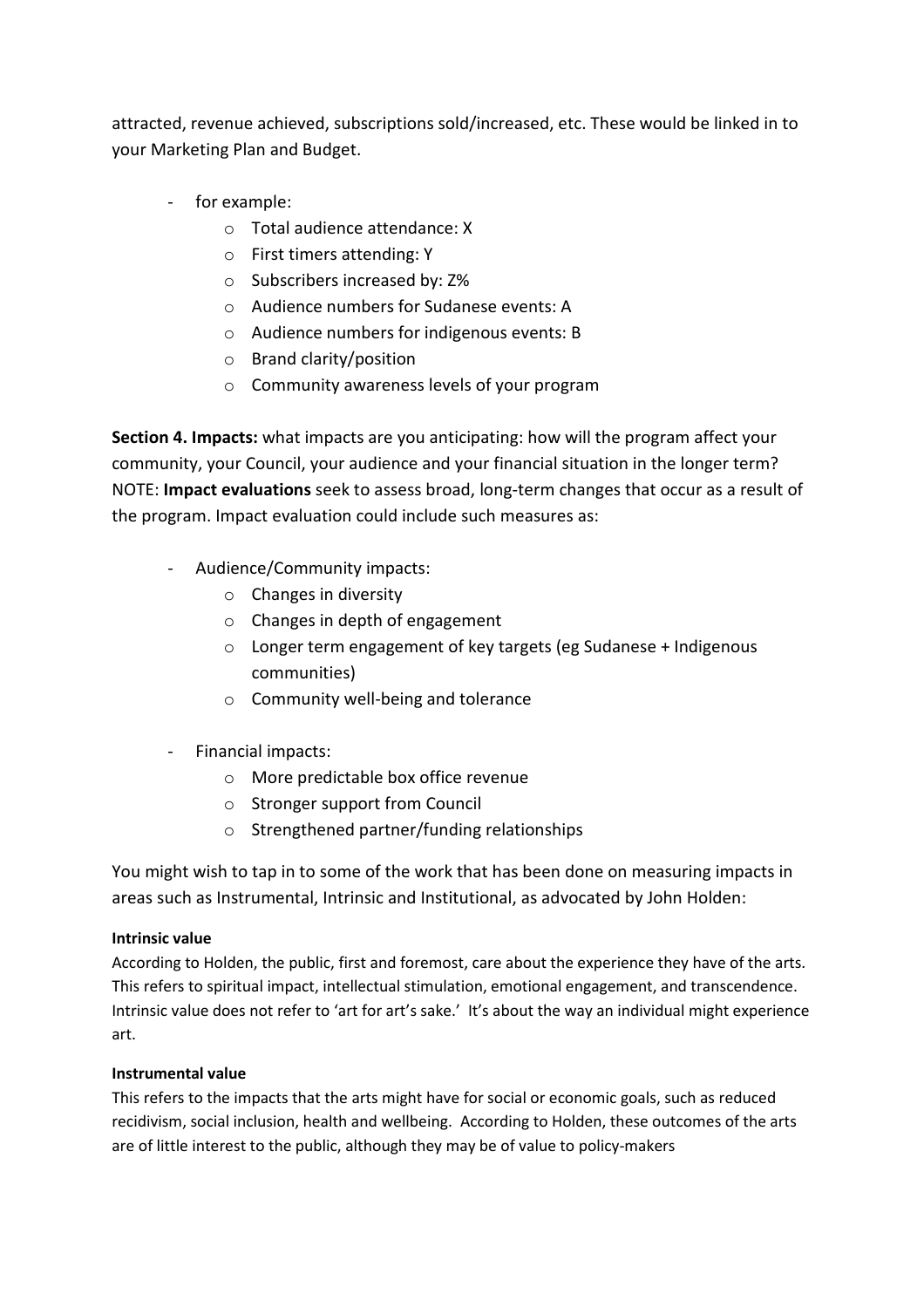#### Institutional value

Institutional value is the way in which an organisation creates value for the public through the ways in which it works. An organisation can create value through how they engage with their public. Institutional value can include:

"creating trust and mutual respect among citizens, enhancing the public realm, and providing a context for sociability and the enjoyment of shared experiences." Arts organisations, as contributors to social capital, are "creators of value in their own right… Trust in the public realm, transparency and fairness, are all values that can be generated by the institution in its dealings with the public."

See Holden, John, Cultural value and the crisis of legitimacy, Demos, London, 2006 and Holden, John, Capturing Cultural Value: How culture has become a tool of cultural policy, p.17

As quoted in Meaningful measurement, a review of the literature about measuring artistic vibrancy, by Jackie Bailey, published by the Australia Council for the Arts 2009

#### Some further resources on measurement and evaluation:

The Australia Council for the Arts, as part of the Artistic Reflection Kit, recommends arts organisations use Audience Impact Surveys to understand how their work is stimulating and engaging their audiences. The Australia Council teamed up with Alan Brown, principal of WolfBrown and an international leader in the measurement of audience impact, to develop an Audience Impact Survey for Australian performing arts organisations: http://www.australiacouncil.gov.au/resources/About-Artistic-Vibrancy/?a=102368

Culture Counts is an intrinsic and instrumental value measurement platform that captures artist, peer and public feedback on the quality and reach of arts and cultural events. It provides value to artists by connecting them to peer and audience feedback; value to arts funders by measuring the artistic justification for funding; and value to the public by providing a structured forum for sharing views and opinions on arts and cultural events: http://culturecounts.cc/

# A Suggested Template for your Plan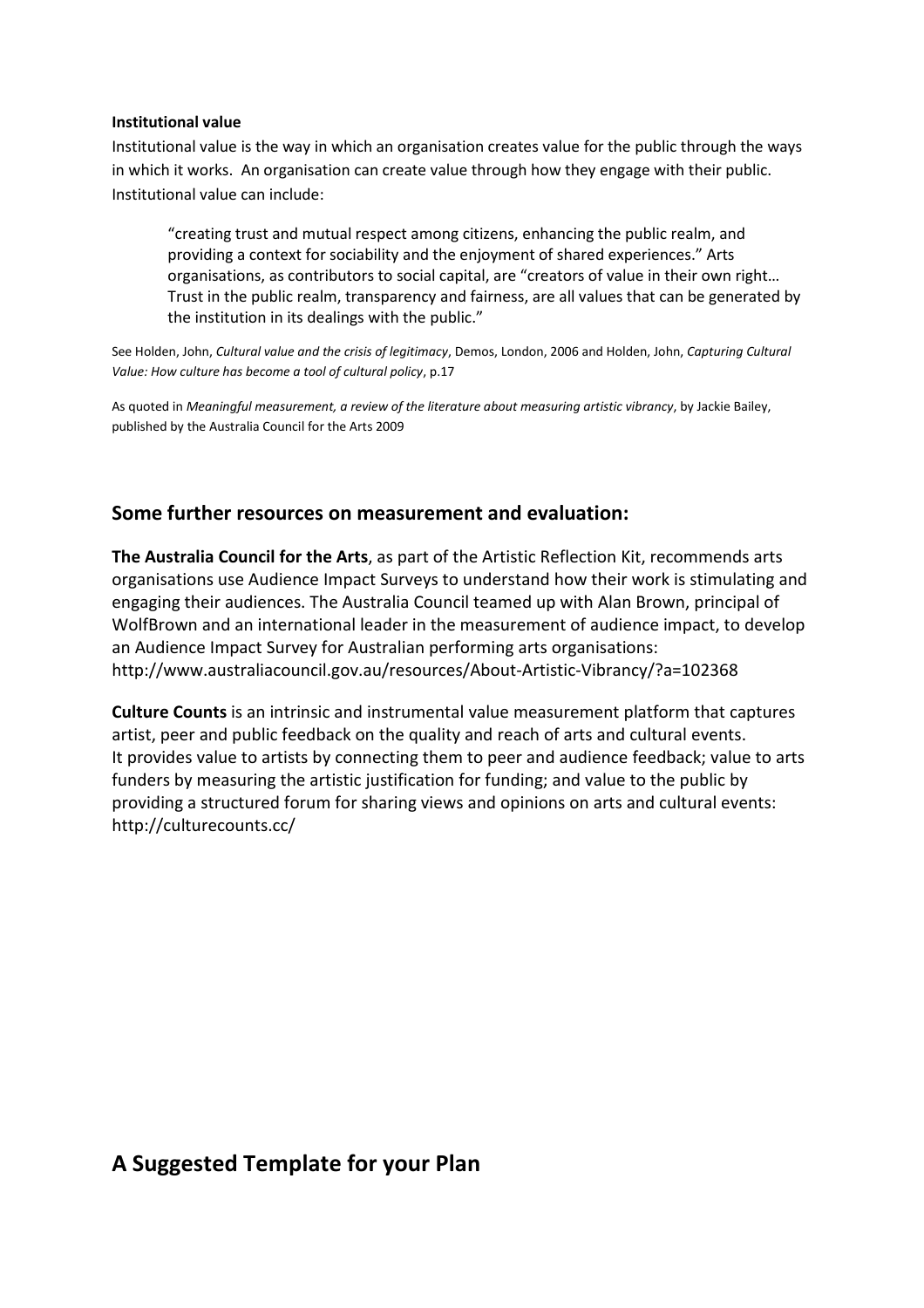Now that you've worked through all of the considerations in developing a Program Plan, it's time to write it down. Gather up all the notes you made working through this Guide, review Step 9 in relation to Program Goals, and start thinking in detail about the Goals you want in your Program Plan.

What are you aiming to achieve in your Programming? What overall long-term goals will shape the decisions you make each year about what to program? These might be related to audience development, attracting more audience members from particular groups within your community, rounding out the program with a greater variety of genres, or aiming to increase audience attendance frequency (which would be a goal shared with your Marketing Plan).

This short template is provided to get you started:

# The XYZ Arts Centre Program Plan

## Introduction

Write an overview of your Program Plan aims here. Write it last, so it acts like an Executive Summary and sets up the reader for the details to come.

# Artistic Vision or Policy

Quote the main points or goals of your Artistic Vision or Policy here if you have one.

## Programming Goals: (see Goals, in Step 9, above)

Write your Program Plan goals here. You might want to include goals relating to community (perhaps from your Council Plan), artistic, audience development, and financial outcomes.

1.

2.

3.

4. ( .. try to limit this to no more than 3 or 4, high-level goals)

# Program Strategies:

You might want to develop a set of strategies to achieve your Program Goals, such as programming to encourage the purchase of packages of 3 events or more, or to link in with the school curriculum in various subject areas so that you can offer workshops with the performances. Developing partnerships with producers over several years, to ensure you can offer their work every year over a period, to help build an audience, would also be considered a strategy.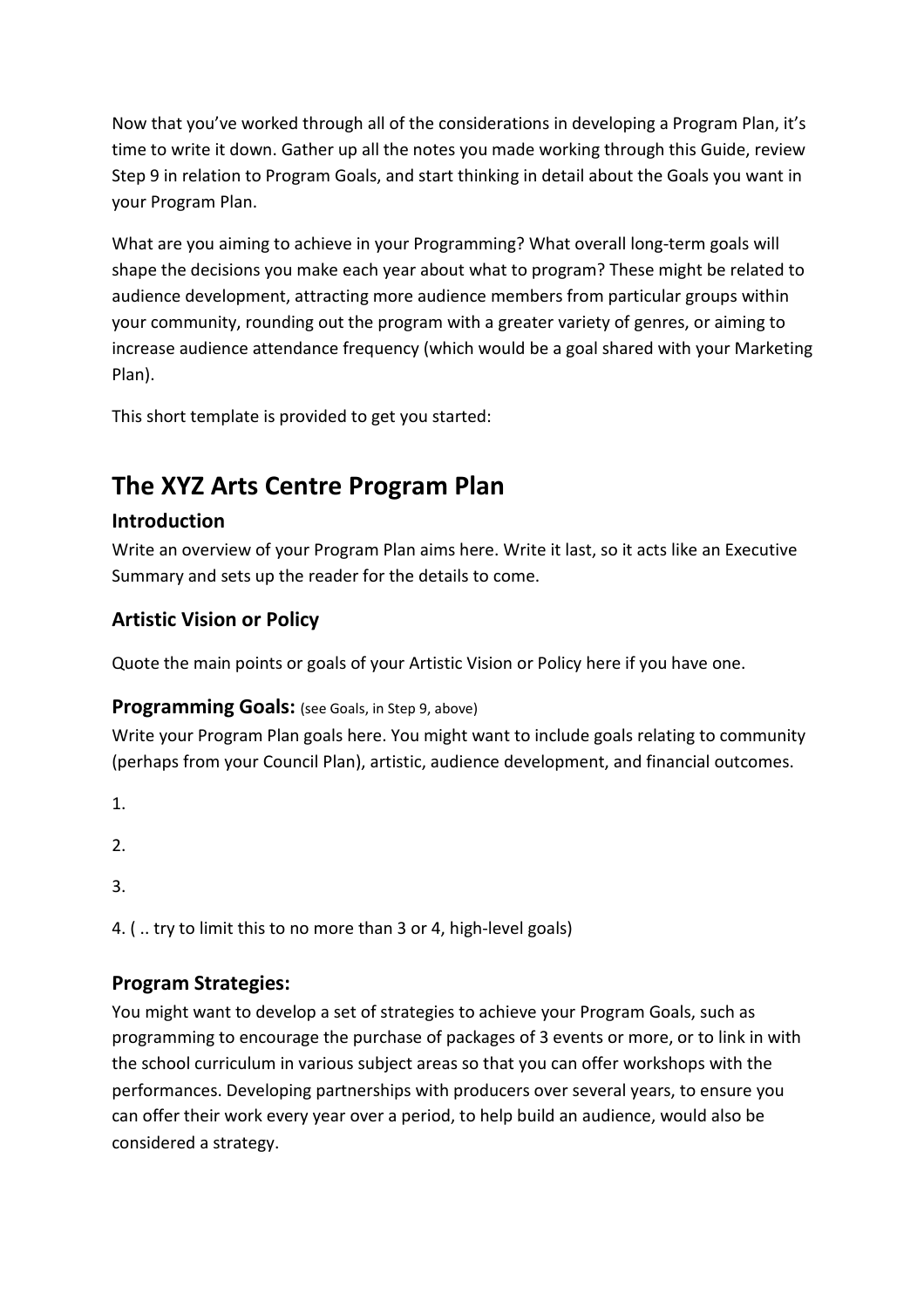## Program Activities:

Include an overview of your season, describing the types of shows you've chosen and the rationale behind your choices. Then list each show for the coming year. This section, the activities, will change annually, but your goals will probably remain the same across 3 to 5 years. You should review your goals against your progress in achieving them, every couple of years, and adjust as required.

## **Outcomes:** (see Outcomes, above)

Describe the outcomes you hope to achieve through this program of activities. Like the goals, try to limit the number of outcomes you're trying to achieve to higher-level things – these can work like KPIs for your goals, so you might match each goal with a specific outcome you're going to measure. Limit these outcomes to things that you can measure fairly easily, and that will be useful to you when assessing the achievements of your programming for any one year.

#### **Impacts:** (see Impacts, above)

Impacts are longer-term consequences, so you will only be measuring at this level every 3 to 5 years. It's important to consider how you're going to measure your impacts: if you're aiming for higher levels of engagement and more frequent attendance, can you commit to an audience questionnaire to measure engagement annually (to measure the increase), and analysing ticketing data to monitor frequency of attendance?

#### Measurement and Evaluation

How are we measuring the success of our Program Plan? Box Office revenue? Number of visitors? Number of first time audience or visitors? Audience from particular geographic areas? Depth of impact of the experience?

What measurement tools will we need: database analysis? Audience/visitor questionnaires?

However you choose to measure and evaluate the success of your Program Plan, remember that it has to be practical. The less tangible impacts can be difficult or expensive to measure. It can be better to keep it simple, and measure things that are relatively easy to measure, rather than dreaming up a very complex evaluation system that is too time consuming to manage.

# OTHER USEFUL INFORMATION Sourcing performing arts events

Long Paddock, www.cyberpaddock.net.au, Regional Performing Arts Touring Fund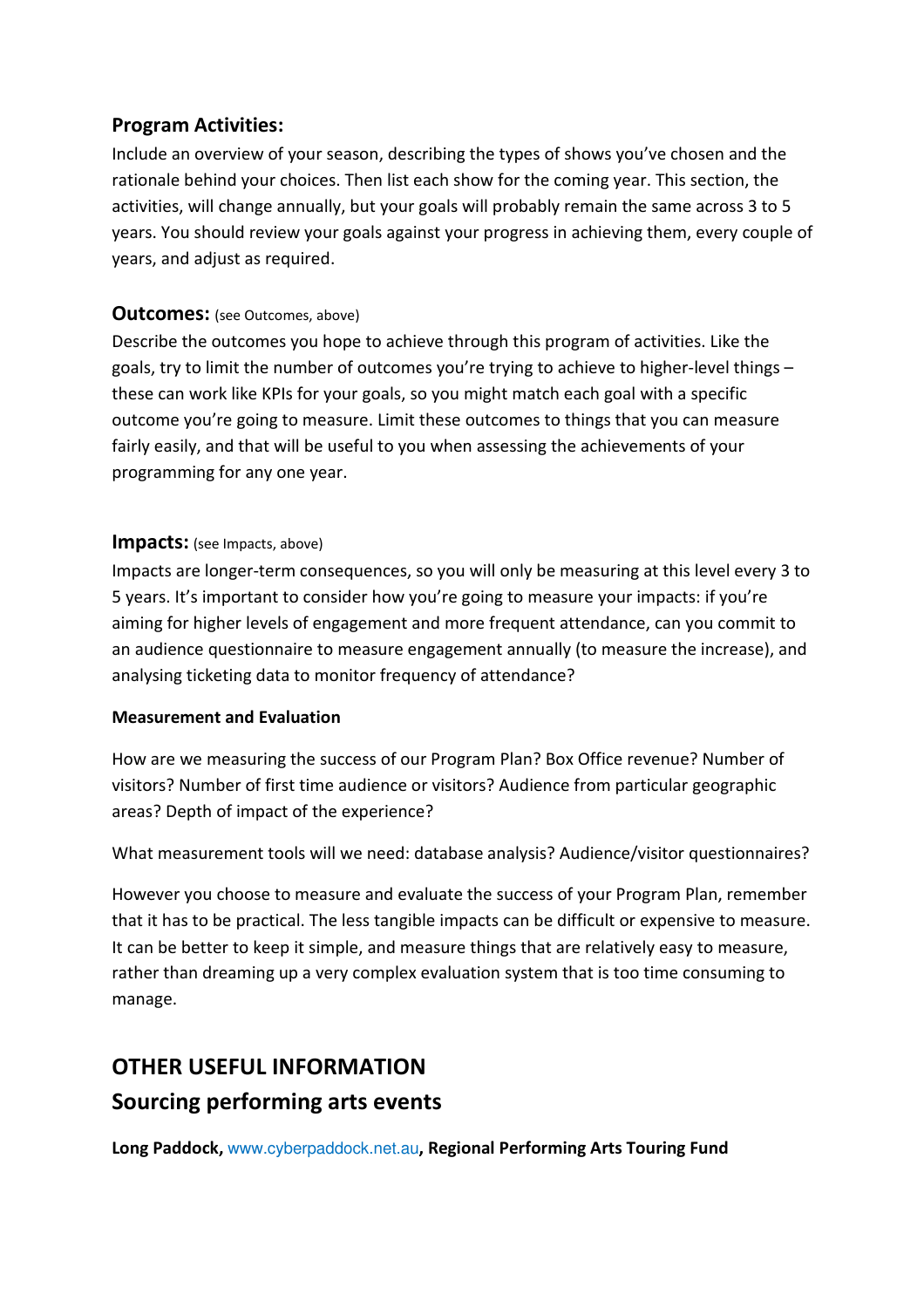Not every show you might want to program will present itself to you on a plate within a Long Paddock forum, complete with funding from the Playing Australia Regional Performing Arts Touring Fund. Not every show at Long Paddock is funded by RPATF, of course, and neither should they be. Not every tour needs that kind of government funding to be viable. You may program all or part of your season through Long Paddock or cyberpaddock, or none of it. These days there are many more places to find touring shows that might suit you and your audience development plans:

#### Direct Producer relationships

Many producers (theatre companies, music groups etc) are now developing or considering their own direct relationships with presenters/venues, targeting those who have either sold their shows successfully in the past, or those who have audiences they think are a good match for their work. Ask yourself whether there are any producers you might have a useful conversation with, along these lines. There are now opportunities for such conversations offered as part of the APACA Conference, and at Long Paddock. The WA Showcase organised by CircuitWest, and the Victorian Showcase is another opportunity

#### **Showcases**

Many state PACs are now developing their own annual Showcase events. You will know all about these, being part of the leading state for this initiative. You should consider attending other states' Showcases as they grow and develop.

#### Go See Fund

The Australia Council offers money for you to get on a plane and see an Australian show you'd like to consider programming. Go get it! http://2014.australiacouncil.gov.au/grants/2014/go-see

#### 6PAC (you don't have to do it all on your own …)

6PAC is a Victorian initiative that delivers a low cost, non-funded touring model that supports a healthy network of small to medium sized council run performing arts centres throughout Victoria. 6PAC serves to compliment the vibrant touring program offered by Regional Arts Victoria (RAV) and does so without needing to add further pressure to the annual Arts Victoria 'Touring Victoria' funding program.

6PAC aims to promote the type of product that usually doesn't appear in suburban and regional venues. The diversity of the product toured by 6PAC plays a major role in the audience development strategies for the participating VAPAC venues.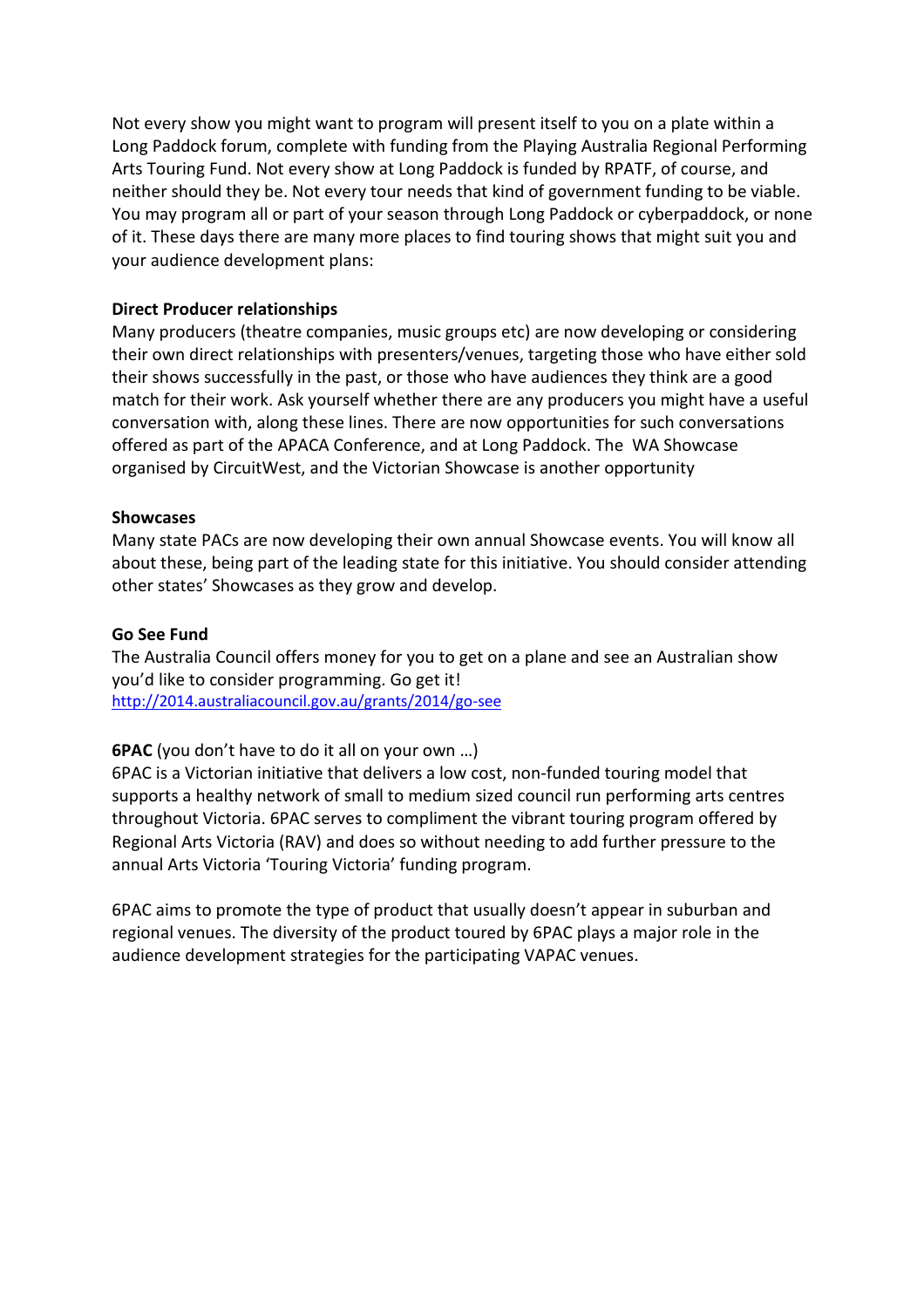6PAC sources the majority of their touring product from a number of avenues including La Mama, The Arts Centre's Full Tilt program, VAPAC Show Case, 3MBS Artists in Residence program and submissions from independent producers.

6PAC is not just about touring, but plays a major role in building capacity for performers, artists and producers by supporting, assisting and educating the performers on how to get the most out of their 6PAC tour. 6PAC takes no fee for coordinating the tours and each of the venues involved enter into their own contract with the performers. The buy-in fee is negotiated by 6PAC and only includes the presentation of the performance.

When involved in a 6PAC tour, the performers are entering a partnership that empowers them to take greater responsibility for their own future by understanding the processes required to undertake a tour through this network. This is achieved by the performers taking a lead role in their contract negotiations, which includes arranging marketing material and travel and accommodation costs with each venue coordinator. This is a great way for both parties to develop a relationship that paves the way to future opportunities and partnerships.

#### MetroWest

A group of three venues in Perth's outer suburbs got together to look at what their programming needs were and whether they could share events for 'mini' tours to their region. They agreed the events had to be low cost, low tech, and require low staff numbers. Robert Housley, Venue Manager at the Don Russell Performing Arts Centre in Gosnells, says 'it has to work for the least resourced venue in the group, but the show needs to be professional and reasonably high profile .. we looked for local producers first, and for actors who had already toured in another show, someone who our communities would already know.'

#### APACA's Guide to Touring

http://www.apaca.com.au/media/pdf/Guide%20to%20Touring%202013.pdf CHECK LINK is a useful resource containing all sorts of information relevant to presenters sourcing programming through touring. It also contains a list of Tour Coordination organisations.

#### powerPAC http://www.apaca.com.au/power\_pac\_intro

The Theatre Board of the Australia Council commissioned APACA to develop a set of guidelines to assist regional, outer metropolitan and suburban performing arts centres to nurture the development of theatre production and presentation within their venues. The aim of the powerPAC project is to create a set of practical national guidelines for nurturing, making and producing theatre work within Australian Performing Arts Centres countrywide. The powerPAC guide can be downloaded from the APACA website. The purpose of the guide is to:

• provide venue owners with a greater understanding of creative processes, how to better support their programmers, performing arts managers and creative producers, and the added value this can bring to community and audience development.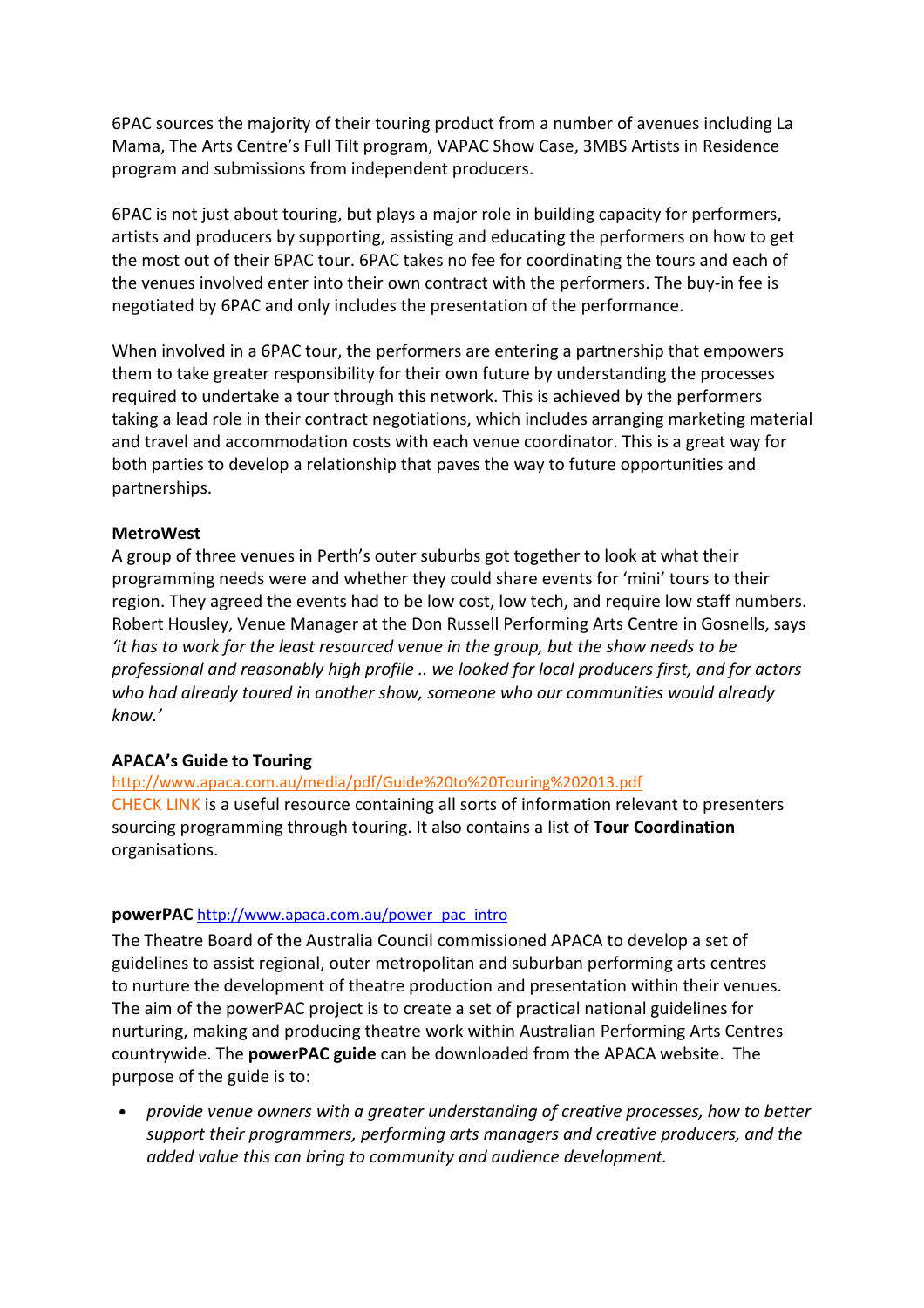- assist PAC managers, programmers and in-house producers to develop local theatre artists and produce work more effectively in their venues.
- develop confidence for co-commissioning and co-producing with other venues and artists beyond their communities.

## Tour Coordinators

You are probably already familiar with **Country Arts WA's Shows on the Go. You may also** already know about the Blue Heelers, the group of Regional Arts Australia tour coordinators who have managed the Long Paddock face to face events and the online Cyberpaddock for many years. Other touring coordination organisations and networks that can help you identify touring shows appropriate for your audiences include (in alphabetical order):

#### Critical Stages http://www.criticalstages.com.au

"Critical Stages is Australia's national professional organisation for the development, production and touring of outstanding independent theatre. We seek out the most promising and successful productions from the independent theatre hubs across Australia and help them find new audiences. Critical Stages works with presenters and venues of all scales, shapes and sizes to connect them to leading independent theatre makers and deliver high-quality productions. We work with independent theatre practitioners to develop and deliver their work to the touring circuit, including casting and creative engagement, management of remounts and rehearsal, and the delivery of high-quality productions to the venue. We manage all aspects of production and tour delivery including funding, employment, venue contracts, marketing and publicity and tour coordination. We aim to engage with venues and presenters to develop audiences for exciting new productions and support them with resources to reach their target markets."

#### Musica Viva 'CountryWide' program http://www.musicaviva.com.au/whatson/regional-concerts

"Musica Viva helps bring the best ensemble music to regional Australia through our CountryWide program which is supported by the Australia Council, Communities NSW and Arts Victoria. By partnering with a range of local presenters including professional venues, volunteer-run arts societies, festivals and regional music conservatoriums, Musica Viva enables audiences in regional towns and cities to experience the best classical, jazz, world music, early music, vocal, and percussion ensembles in Australia."

#### Performing Lines http://performinglines.org.au/

"Performing Lines develops, produces and tours new and innovative Australian performing arts regionally, nationally and internationally. Performing Lines makes things happen. We nurture and recognize creativity, provide artists with access to broader audiences, and contribute to the enhancement of a distinctly Australian culture both in Australia and overseas. Performing Lines is present at every level of the Australian performing arts sector. We work with emerging independent artists to help increase their skills and sector awareness; we produce the work of these artists as well as that of more established artists and companies; we connect artists with national and international presenters; and broker and manage the tours that result. Performing Lines has producers in Perth and Hobart as well as Sydney, partners and collaborators in every state and territory, and an increasingly rich network of contacts overseas. In addition we manage a number of related but separately funded initiatives."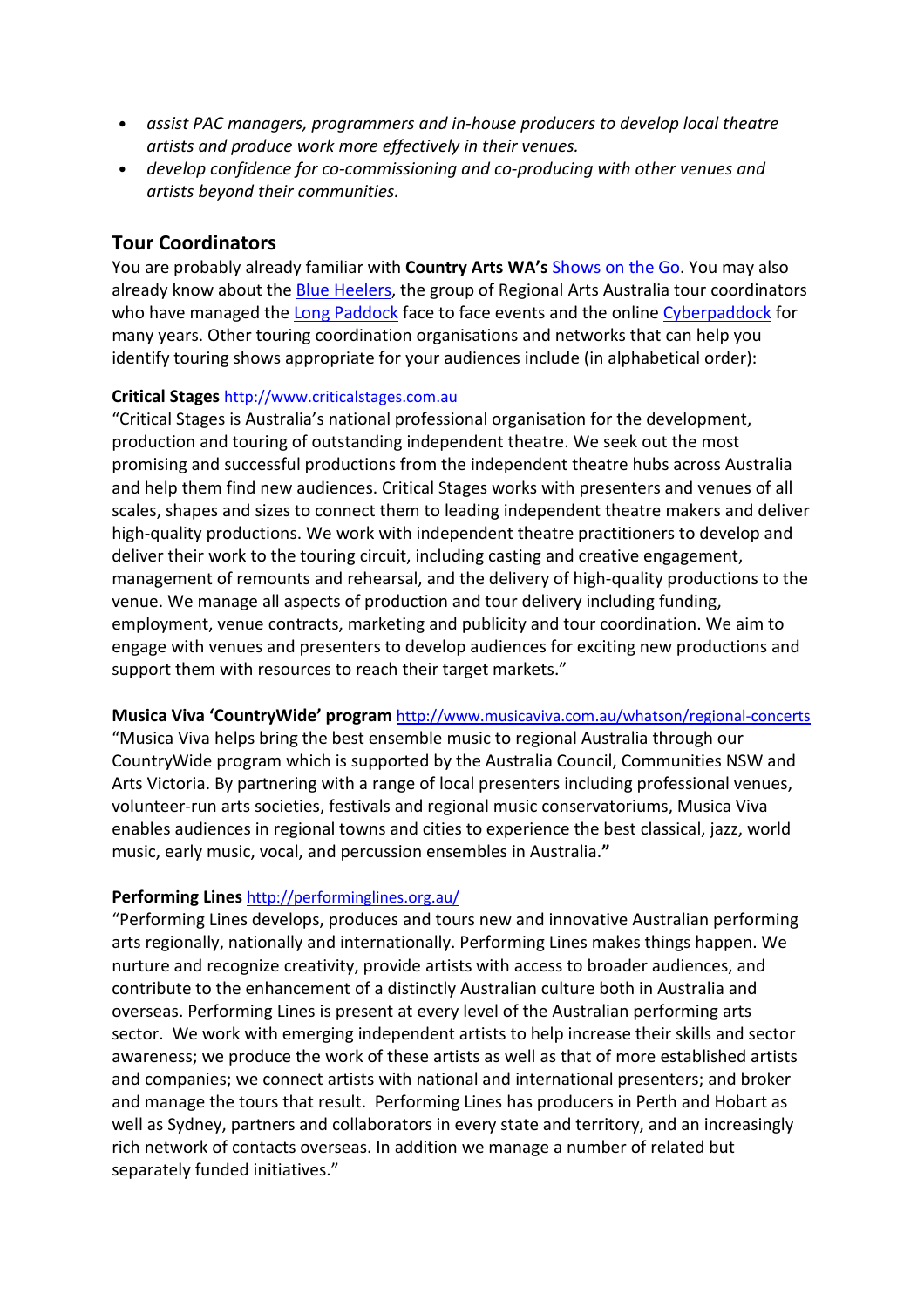#### Further touring coordinators are listed in the APACA Guide to Touring

see in particular, section 3, Mechanisms and Programs:

#### Curated Hires and Artistic Direction

Some venues are starting to take a more proactive role in relation to venue hires, and by curating their hires, are shaping their program across many more shows than they entrepreneur. Examples include Benalla www.bpacc.com.au and the Theatre Royal in Hobart http://www.theatreroyal.com.au/

Others, perhaps because they are producing theatre companies as well as venue managers, have Artistic Directors who program a season of events each year in addition to the works they create/produce. Examples include HotHouse Theatre in Wodonga http://www.hothousetheatre.com.au/ managing the Butter Factory Theatre; Merrigong Theatre in Wollongong http://www.merrigong.com.au managing the Illawarra Performing Arts Centre and Wollongong Town Hall, and NORPA (Northern Rivers Performing Arts) in Lismore http://norpa.org.au/ managing Lismore City Hall.

## Co-commissions

 $\overline{\phantom{a}}$ 

If you are developing a good relationship with a few producers/theatre companies, and they're keen to talk about commissions, why not explore the idea of co-commissioning with other venues targeting similar audiences? There is often government funding available to assist with commissioning new work, and shared between five or six venues it might just be possible to get a new commission up and running.

Make a note here of some of the new ways to find appropriate events that you would like to explore for the future: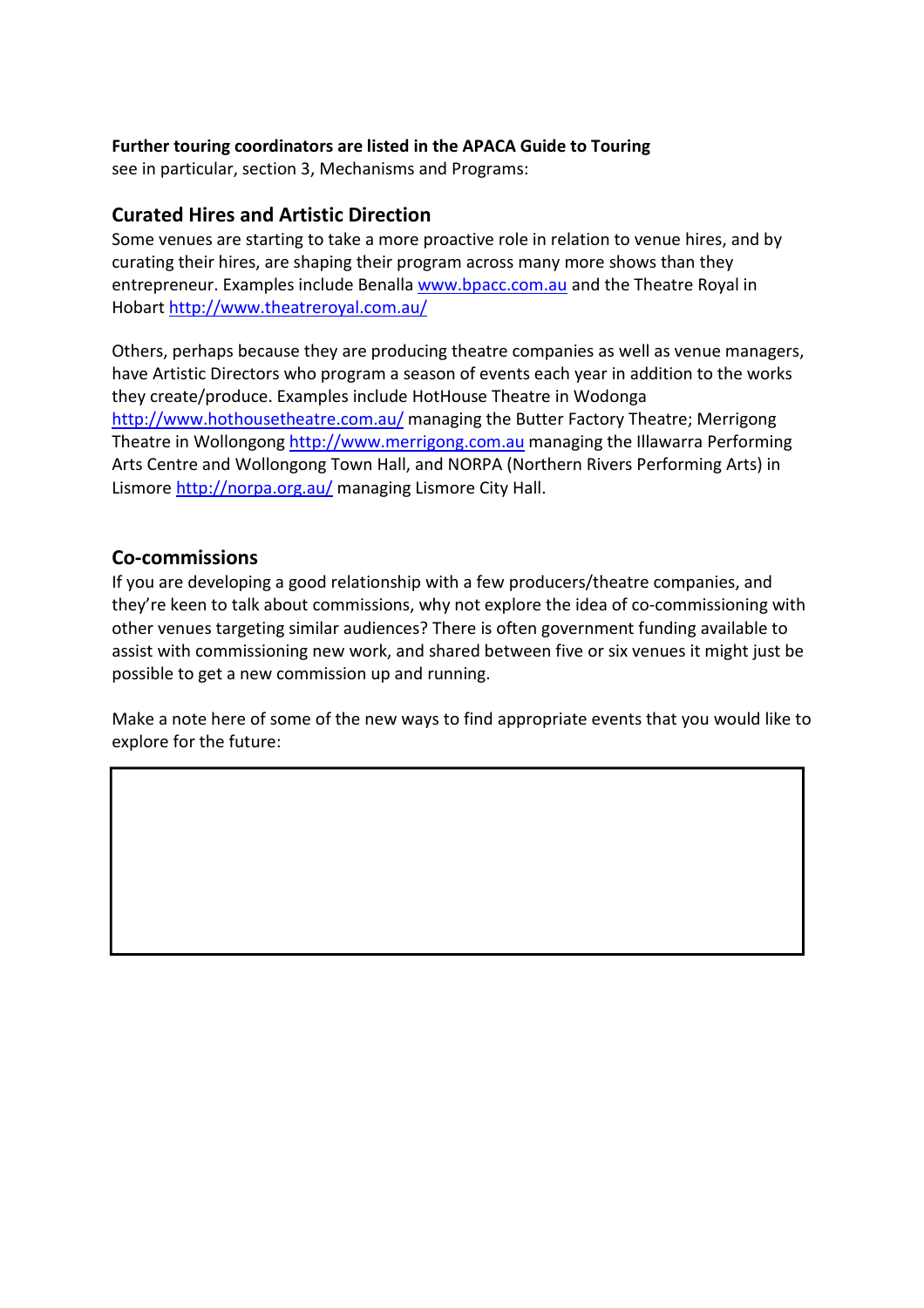# A note on subscriptions, subscribers and programming

#### Funeral arrangements are premature

The death of the subscriber has been forecast for over 20 years now, although within that time many organisations have been either disproving or bucking the trend. Yes it seems to be true that baby boomers are less loyal and more promiscuous than their parents in their entertainment choices, but there were always people who didn't like to subscribe. There are also more ways to engage with the arts now – online, in a cinema – and maybe some people want more participatory involvement. Perhaps there are more who resist subscribing now, but that doesn't mean there are no potential subscribers left.

#### It's about commitment? No, it's about discipline

The very essence of subscription, i.e. commitment in advance, is the thing that people either love or hate<sup>4</sup>. Non-subscribers hate the idea of committing in advance: they might get a better offer; they don't know what they'll be doing. But people who are subscribers use it as a form of self-discipline: subscribing 'makes them' do something they know they love, but fear they will miss if they don't 'get organised'. Recent research shows that we enjoy anticipated experiences more, which means that by purchasing in advance we're increasing our eventual enjoyment of the experience<sup>5</sup>. Traditionally in the performing arts we've given our deepest discounts to our subscribers, in return for that loyalty and pre-commitment. They love the savings, too, particularly those who attend most frequently. (And if you have a donor program, you'll probably get back way more than the subscriber discount in donations over time.)

#### Flexibility and subscription do mix

Organisations offering subscriptions have found that they do need to introduce some flexibility to maintain subscribers' commitment, however. The lump sum payment up front is not so attractive if you have less money to spend – so provide them with an instalment payment system. Spread the payments over the year. Some people may find the commitment to so many shows more difficult: they might travel more for work, or work longer hours, or otherwise find that their time is less flexible than before. Older retired subscribers are probably going for longer overseas holidays while the \$AU is strong. So provide them with options for fewer shows, not just the one big subscription package – three shows should be enough to qualify. And if you have repeats of the same show within a season, offer them the flexibility to swap dates where you have the capacity. Unless you're sold out, that should be possible. See the Theatre Royal Hobart's subscription packages for an example of flexibility: http://www.theatreroyal.com.au/subscribe

l

<sup>4</sup> From focus groups with performing arts audiences

<sup>&</sup>lt;sup>5</sup> Waiting for Merlot: Anticipatory Consumption of Experiential and Material Purchases, Psychological Science, August 21, 2014